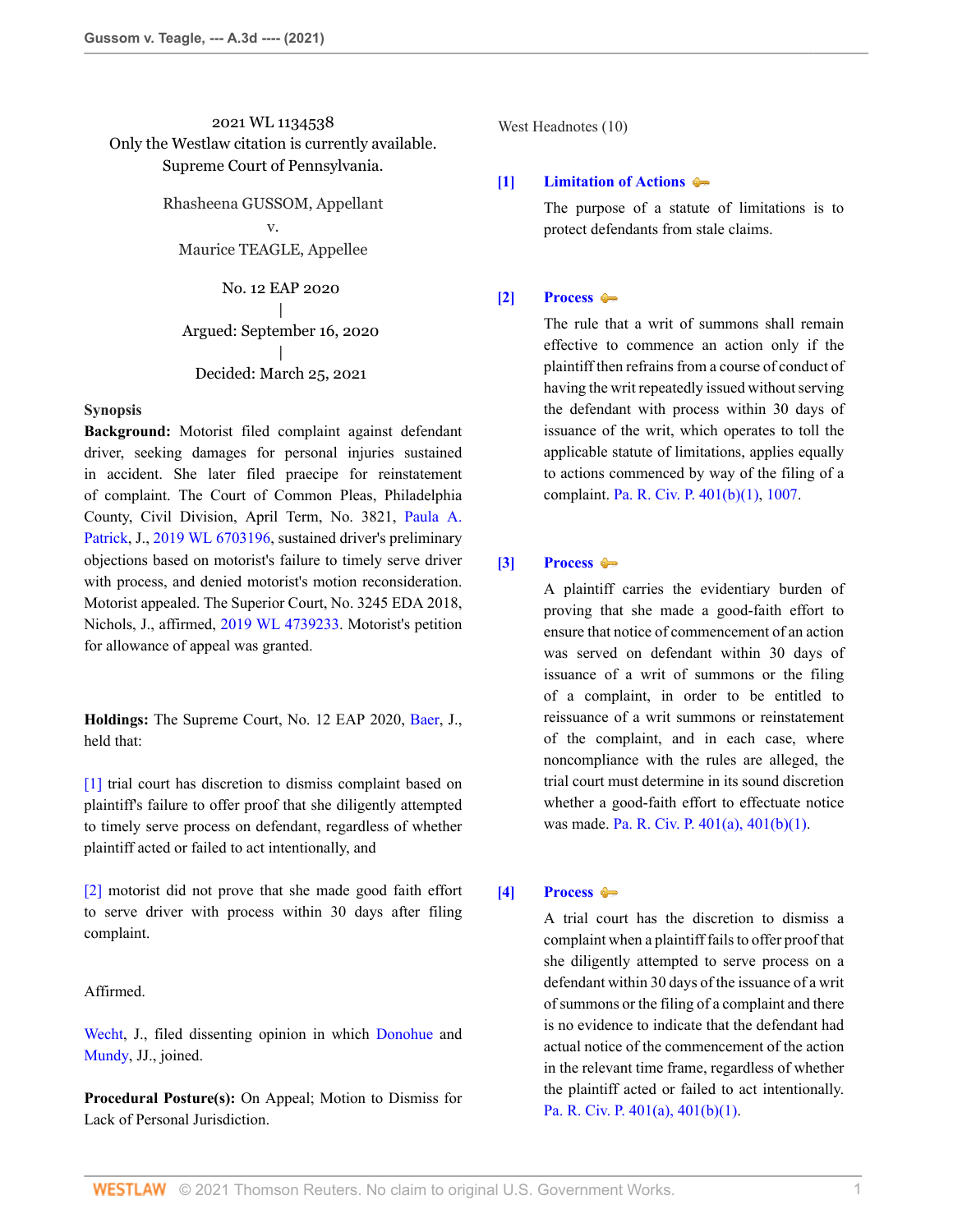## <span id="page-1-1"></span>**[\[5\]](#page-3-0) [Motions](http://www.westlaw.com/Browse/Home/KeyNumber/267/View.html?docGuid=If51d35a08d7e11eb8c2cff889eaa90d0&originationContext=document&vr=3.0&rs=cblt1.0&transitionType=DocumentItem&contextData=(sc.Search))**

A motion for reconsideration is addressed to the sound discretion of the trial court.

# <span id="page-1-2"></span>**[\[6\]](#page-5-0) [Appeal and Error](http://www.westlaw.com/Browse/Home/KeyNumber/30/View.html?docGuid=If51d35a08d7e11eb8c2cff889eaa90d0&originationContext=document&vr=3.0&rs=cblt1.0&transitionType=DocumentItem&contextData=(sc.Search))**

When an issue primarily presents a question of law, the scope of review is plenary, and the standard of review is de novo.

# <span id="page-1-3"></span>**[\[7\]](#page-6-0) [Process](http://www.westlaw.com/Browse/Home/KeyNumber/313/View.html?docGuid=If51d35a08d7e11eb8c2cff889eaa90d0&originationContext=document&vr=3.0&rs=cblt1.0&transitionType=DocumentItem&contextData=(sc.Search))**

If a plaintiff fails to complete proper service of process, then the court lacks personal jurisdiction over the defendant. [Pa. R. Civ. P. 401\(a\).](http://www.westlaw.com/Link/Document/FullText?findType=L&pubNum=1000781&cite=PASTRCPR401&originatingDoc=If51d35a08d7e11eb8c2cff889eaa90d0&refType=LQ&originationContext=document&vr=3.0&rs=cblt1.0&transitionType=DocumentItem&contextData=(sc.Search))

# <span id="page-1-4"></span>**[\[8\]](#page-7-0) [Process](http://www.westlaw.com/Browse/Home/KeyNumber/313/View.html?docGuid=If51d35a08d7e11eb8c2cff889eaa90d0&originationContext=document&vr=3.0&rs=cblt1.0&transitionType=DocumentItem&contextData=(sc.Search))**

A plaintiff must act diligently to meet their goodfaith requirement to effectuate service of process upon a defendant within 30 days of issuance of a writ of summons or the filing of a complaint so as not to dilute the policies underlying the statute of limitations. [Pa. R. Civ. P. 401\(a\)](http://www.westlaw.com/Link/Document/FullText?findType=L&pubNum=1000781&cite=PASTRCPR401&originatingDoc=If51d35a08d7e11eb8c2cff889eaa90d0&refType=LQ&originationContext=document&vr=3.0&rs=cblt1.0&transitionType=DocumentItem&contextData=(sc.Search)).

# <span id="page-1-5"></span>**[\[9\]](#page-8-0) [Process](http://www.westlaw.com/Browse/Home/KeyNumber/313/View.html?docGuid=If51d35a08d7e11eb8c2cff889eaa90d0&originationContext=document&vr=3.0&rs=cblt1.0&transitionType=DocumentItem&contextData=(sc.Search))**

A plaintiff may fulfill the mandate requiring that she make a good-faith effort to serve a defendant with process within 30 days of the issuance of a writ of summons or the filing of a complaint, without strictly complying with the service rules, in order to be entitled to reissuance of the writ or reinstatement of the complaint, as long as her efforts resulted in actual notice of the lawsuit to the defendant. [Pa. R. Civ. P. 401\(a\), 401\(b\)\(1\).](http://www.westlaw.com/Link/Document/FullText?findType=L&pubNum=1000781&cite=PASTRCPR401&originatingDoc=If51d35a08d7e11eb8c2cff889eaa90d0&refType=LQ&originationContext=document&vr=3.0&rs=cblt1.0&transitionType=DocumentItem&contextData=(sc.Search))

# <span id="page-1-0"></span>**[\[10\]](#page-8-1) [Process](http://www.westlaw.com/Browse/Home/KeyNumber/313/View.html?docGuid=If51d35a08d7e11eb8c2cff889eaa90d0&originationContext=document&vr=3.0&rs=cblt1.0&transitionType=DocumentItem&contextData=(sc.Search))**

Motorist did not prove that she made good faith effort to serve defendant driver with process within 30 days after filing of complaint for personal injuries sustained in automobile accident, as required for motorist to be entitled to reinstatement of complaint; after she learned

that her attempt to serve driver at address where driver no longer lived was unsuccessful, she did nothing else for several months, driver filed preliminary objections after applicable two-year limitations period governing suit would have run but for filing of complaint, seeking dismissal for failure to effect timely service of process, and motorist failed to file response or produce evidence to demonstrate that she made good faith effort to serve driver with process, but instead simply filed praecipe for reinstatement of complaint. [Pa. R. Civ. P. 401\(a\)](http://www.westlaw.com/Link/Document/FullText?findType=L&pubNum=1000781&cite=PASTRCPR401&originatingDoc=If51d35a08d7e11eb8c2cff889eaa90d0&refType=LQ&originationContext=document&vr=3.0&rs=cblt1.0&transitionType=DocumentItem&contextData=(sc.Search)), [1028\(a\)\(1\)](http://www.westlaw.com/Link/Document/FullText?findType=L&pubNum=1000781&cite=PASTRCPR1028&originatingDoc=If51d35a08d7e11eb8c2cff889eaa90d0&refType=LQ&originationContext=document&vr=3.0&rs=cblt1.0&transitionType=DocumentItem&contextData=(sc.Search)).

Appeal from the Judgment of Superior Court entered on 9/26/2019 at No. 3245 EDA 2018 affirming the Order entered on 10/3/2018 in the Court of Common Pleas, Philadelphia County, Civil Division, at No. 3821 April Term, 2018. Patrick, Paula A., Judge

# **Attorneys and Law Firms**

[Robert P. Maizel,](http://www.westlaw.com/Link/Document/FullText?findType=h&pubNum=176284&cite=0326668001&originatingDoc=If51d35a08d7e11eb8c2cff889eaa90d0&refType=RQ&originationContext=document&vr=3.0&rs=cblt1.0&transitionType=DocumentItem&contextData=(sc.Search)) Esq., Philadelphia, [Kenneth Scott Saffren](http://www.westlaw.com/Link/Document/FullText?findType=h&pubNum=176284&cite=0342539401&originatingDoc=If51d35a08d7e11eb8c2cff889eaa90d0&refType=RQ&originationContext=document&vr=3.0&rs=cblt1.0&transitionType=DocumentItem&contextData=(sc.Search)), Esq., Saffren & Weinberg, Jenkintown, for Appellant.

[Donna M. DiPietro,](http://www.westlaw.com/Link/Document/FullText?findType=h&pubNum=176284&cite=0280731501&originatingDoc=If51d35a08d7e11eb8c2cff889eaa90d0&refType=RQ&originationContext=document&vr=3.0&rs=cblt1.0&transitionType=DocumentItem&contextData=(sc.Search)) Esq., Law Office of Donna M. DiPietro, [Joseph B. Mayers,](http://www.westlaw.com/Link/Document/FullText?findType=h&pubNum=176284&cite=0177239001&originatingDoc=If51d35a08d7e11eb8c2cff889eaa90d0&refType=RQ&originationContext=document&vr=3.0&rs=cblt1.0&transitionType=DocumentItem&contextData=(sc.Search)) Esq., The Mayers Firm LLC, Plymouth Meeting, [Ryan Ashley Nolan,](http://www.westlaw.com/Link/Document/FullText?findType=h&pubNum=176284&cite=0470725001&originatingDoc=If51d35a08d7e11eb8c2cff889eaa90d0&refType=RQ&originationContext=document&vr=3.0&rs=cblt1.0&transitionType=DocumentItem&contextData=(sc.Search)) Esq. Nationwide Trial Division, for Appellee.

[Matthew Daniel Vodzak,](http://www.westlaw.com/Link/Document/FullText?findType=h&pubNum=176284&cite=0494811799&originatingDoc=If51d35a08d7e11eb8c2cff889eaa90d0&refType=RQ&originationContext=document&vr=3.0&rs=cblt1.0&transitionType=DocumentItem&contextData=(sc.Search)) Esq. Fowler Hirtzel McNulty & Spaulding, LLP, Philadelphia, for Amicus Curiae.

[SAYLOR](http://www.westlaw.com/Link/Document/FullText?findType=h&pubNum=176284&cite=0192902301&originatingDoc=If51d35a08d7e11eb8c2cff889eaa90d0&refType=RQ&originationContext=document&vr=3.0&rs=cblt1.0&transitionType=DocumentItem&contextData=(sc.Search)), C.J., [BAER](http://www.westlaw.com/Link/Document/FullText?findType=h&pubNum=176284&cite=0243993601&originatingDoc=If51d35a08d7e11eb8c2cff889eaa90d0&refType=RQ&originationContext=document&vr=3.0&rs=cblt1.0&transitionType=DocumentItem&contextData=(sc.Search)), [TODD,](http://www.westlaw.com/Link/Document/FullText?findType=h&pubNum=176284&cite=0122314401&originatingDoc=If51d35a08d7e11eb8c2cff889eaa90d0&refType=RQ&originationContext=document&vr=3.0&rs=cblt1.0&transitionType=DocumentItem&contextData=(sc.Search)) [DONOHUE,](http://www.westlaw.com/Link/Document/FullText?findType=h&pubNum=176284&cite=0330011401&originatingDoc=If51d35a08d7e11eb8c2cff889eaa90d0&refType=RQ&originationContext=document&vr=3.0&rs=cblt1.0&transitionType=DocumentItem&contextData=(sc.Search)) [DOUGHERTY,](http://www.westlaw.com/Link/Document/FullText?findType=h&pubNum=176284&cite=0331102601&originatingDoc=If51d35a08d7e11eb8c2cff889eaa90d0&refType=RQ&originationContext=document&vr=3.0&rs=cblt1.0&transitionType=DocumentItem&contextData=(sc.Search)) [WECHT](http://www.westlaw.com/Link/Document/FullText?findType=h&pubNum=176284&cite=0233113401&originatingDoc=If51d35a08d7e11eb8c2cff889eaa90d0&refType=RQ&originationContext=document&vr=3.0&rs=cblt1.0&transitionType=DocumentItem&contextData=(sc.Search)), [MUNDY,](http://www.westlaw.com/Link/Document/FullText?findType=h&pubNum=176284&cite=0143555101&originatingDoc=If51d35a08d7e11eb8c2cff889eaa90d0&refType=RQ&originationContext=document&vr=3.0&rs=cblt1.0&transitionType=DocumentItem&contextData=(sc.Search)) JJ.

# **OPINION**

#### JUSTICE [BAER](http://www.westlaw.com/Link/Document/FullText?findType=h&pubNum=176284&cite=0243993601&originatingDoc=If51d35a08d7e11eb8c2cff889eaa90d0&refType=RQ&originationContext=document&vr=3.0&rs=cblt1.0&transitionType=DocumentItem&contextData=(sc.Search))

## **I. Introduction**

**\*1** The Pennsylvania Rules of Civil Procedure ("Rules") allow a plaintiff to commence a civil action by filing either a *praecipe* for a writ of summons or a complaint. [Pa.R.C.P.](http://www.westlaw.com/Link/Document/FullText?findType=L&pubNum=1000781&cite=PASTRCPR1007&originatingDoc=If51d35a08d7e11eb8c2cff889eaa90d0&refType=LQ&originationContext=document&vr=3.0&rs=cblt1.0&transitionType=DocumentItem&contextData=(sc.Search)) [1007](http://www.westlaw.com/Link/Document/FullText?findType=L&pubNum=1000781&cite=PASTRCPR1007&originatingDoc=If51d35a08d7e11eb8c2cff889eaa90d0&refType=LQ&originationContext=document&vr=3.0&rs=cblt1.0&transitionType=DocumentItem&contextData=(sc.Search)). The Rules require a plaintiff to serve the defendant with original process within 30 days after the issuance of a writ or the filing of a complaint. [Pa.R.C.P. 401\(a\)](http://www.westlaw.com/Link/Document/FullText?findType=L&pubNum=1000781&cite=PASTRCPR401&originatingDoc=If51d35a08d7e11eb8c2cff889eaa90d0&refType=LQ&originationContext=document&vr=3.0&rs=cblt1.0&transitionType=DocumentItem&contextData=(sc.Search)). If the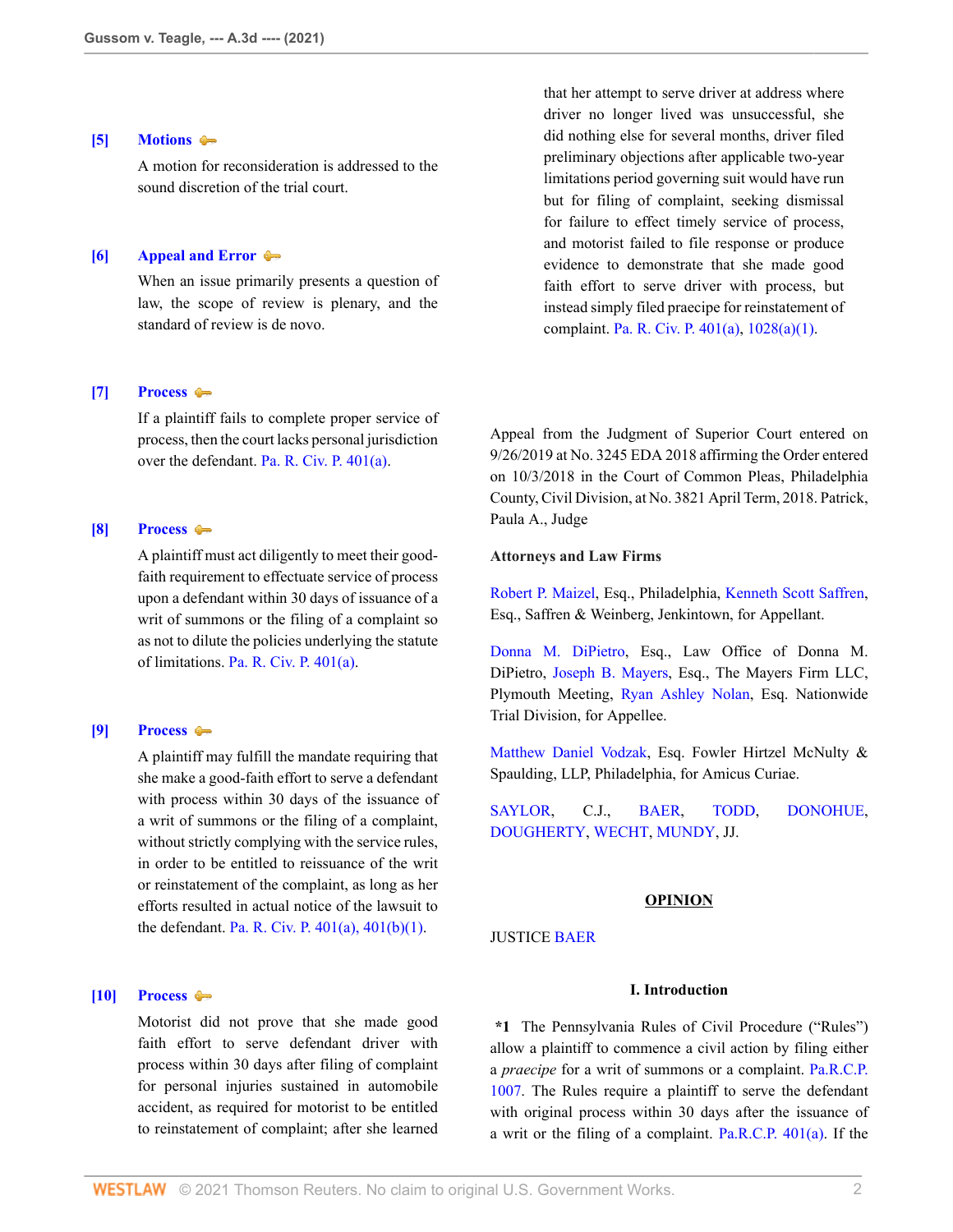plaintiff does not effectuate service within that time period, she can *praecipe* for reissuance of the writ or reinstatement of the complaint. Pa.R.C.P.  $401(b)(1)$ . So long as the plaintiff files her writ or complaint before the expiration of the statute of limitations applicable to her cause of action, the original filing, as well as any subsequent reissuances or reinstatements, tolls the statute of limitations.

<span id="page-2-1"></span><span id="page-2-0"></span>**[\[1\]](#page-0-1) [\[2](#page-0-2)]** "In the seminal case of *[Lamp v. Heyman](http://www.westlaw.com/Link/Document/FullText?findType=Y&serNum=1976122354&pubNum=0000162&originatingDoc=If51d35a08d7e11eb8c2cff889eaa90d0&refType=RP&originationContext=document&vr=3.0&rs=cblt1.0&transitionType=DocumentItem&contextData=(sc.Search))*, 469 Pa. [465, 366 A.2d 882 \(1976\)](http://www.westlaw.com/Link/Document/FullText?findType=Y&serNum=1976122354&pubNum=0000162&originatingDoc=If51d35a08d7e11eb8c2cff889eaa90d0&refType=RP&originationContext=document&vr=3.0&rs=cblt1.0&transitionType=DocumentItem&contextData=(sc.Search)), this Court sought to end abuses of process by plaintiffs who tolled the statute of limitations by filing a writ of summons, had the writ repeatedly reissued, and deliber[atel](https://1.next.westlaw.com/Link/RelatedInformation/Flag?documentGuid=I026a95ec778b11da8ccab4c14e983401&transitionType=InlineKeyCiteFlags&originationContext=docHeaderFlag&Rank=0&contextData=(sc.Search) )y failed to notify the defendant of the pending

litigation." *[McCreesh v. City of Philadelphia](http://www.westlaw.com/Link/Document/FullText?findType=Y&serNum=2007972629&pubNum=0000162&originatingDoc=If51d35a08d7e11eb8c2cff889eaa90d0&refType=RP&fi=co_pp_sp_162_665&originationContext=document&vr=3.0&rs=cblt1.0&transitionType=DocumentItem&contextData=(sc.Search)#co_pp_sp_162_665)*, 585 Pa. 211, [888 A.2d 664, 665 \(2005\).](http://www.westlaw.com/Link/Document/FullText?findType=Y&serNum=2007972629&pubNum=0000162&originatingDoc=If51d35a08d7e11eb8c2cff889eaa90d0&refType=RP&fi=co_pp_sp_162_665&originationContext=document&vr=3.0&rs=cblt1.0&transitionType=DocumentItem&contextData=(sc.Search)#co_pp_sp_162_665) "This process, while technically compliant with the Rules of Civil Procedure, nonetheless defeated the purpose of the statute of limit[atio](https://1.next.westlaw.com/Link/RelatedInformation/Flag?documentGuid=I026a95ec778b11da8ccab4c14e983401&transitionType=InlineKeyCiteFlags&originationContext=docHeaderFlag&Rank=0&contextData=(sc.Search) )ns, which is [to p](https://1.next.westlaw.com/Link/RelatedInformation/Flag?documentGuid=I5710abaa343d11d98b61a35269fc5f88&transitionType=InlineKeyCiteFlags&originationContext=docHeaderFlag&Rank=0&contextData=(sc.Search) )rotect defendants from stale claims." *[Id.](http://www.westlaw.com/Link/Document/FullText?findType=Y&serNum=2007972629&pubNum=0000651&originatingDoc=If51d35a08d7e11eb8c2cff889eaa90d0&refType=RP&originationContext=document&vr=3.0&rs=cblt1.0&transitionType=DocumentItem&contextData=(sc.Search))* Thus, in *[Lamp](http://www.westlaw.com/Link/Document/FullText?findType=Y&serNum=1976122354&pubNum=0000162&originatingDoc=If51d35a08d7e11eb8c2cff889eaa90d0&refType=RP&originationContext=document&vr=3.0&rs=cblt1.0&transitionType=DocumentItem&contextData=(sc.Search))*, this Court held that "a writ of summons shall remain effective to commence an action only if the plaintiff then refrains from a course of conduct which serves to stall in [its](https://1.next.westlaw.com/Link/RelatedInformation/Flag?documentGuid=I5710abaa343d11d98b61a35269fc5f88&transitionType=InlineKeyCiteFlags&originationContext=docHeaderFlag&Rank=0&contextData=(sc.Search) ) tracks the legal machinery he h[as j](https://1.next.westlaw.com/Link/RelatedInformation/Flag?documentGuid=I5710abaa343d11d98b61a35269fc5f88&transitionType=InlineKeyCiteFlags&originationContext=docHeaderFlag&Rank=0&contextData=(sc.Search) )ust set in motion." *[Lamp](http://www.westlaw.com/Link/Document/FullText?findType=Y&serNum=1976122354&pubNum=0000162&originatingDoc=If51d35a08d7e11eb8c2cff889eaa90d0&refType=RP&originationContext=document&vr=3.0&rs=cblt1.0&transitionType=DocumentItem&contextData=(sc.Search))*[, 366 A.2d at 889.](http://www.westlaw.com/Link/Document/FullText?findType=Y&serNum=1976122354&pubNum=0000162&originatingDoc=If51d35a08d7e11eb8c2cff889eaa90d0&refType=RP&fi=co_pp_sp_162_889&originationContext=document&vr=3.0&rs=cblt1.0&transitionType=DocumentItem&contextData=(sc.Search)#co_pp_sp_162_889) This "*Lamp* rule" applies

equally to actions commenced by way of the filing of a complaint.

<span id="page-2-2"></span>**[\[3\]](#page-0-3)** We refined the *[Lamp](http://www.westlaw.com/Link/Document/FullText?findType=Y&serNum=1976122354&pubNum=0000162&originatingDoc=If51d35a08d7e11eb8c2cff889eaa90d0&refType=RP&originationContext=document&vr=3.0&rs=cblt1.0&transitionType=DocumentItem&contextData=(sc.Search))* rule in *[Farinacci v. Beaver](http://www.westlaw.com/Link/Document/FullText?findType=Y&serNum=1986132548&pubNum=0000162&originatingDoc=If51d35a08d7e11eb8c2cff889eaa90d0&refType=RP&fi=co_pp_sp_162_759&originationContext=document&vr=3.0&rs=cblt1.0&transitionType=DocumentItem&contextData=(sc.Search)#co_pp_sp_162_759) [County Industrial Development Authority](http://www.westlaw.com/Link/Document/FullText?findType=Y&serNum=1986132548&pubNum=0000162&originatingDoc=If51d35a08d7e11eb8c2cff889eaa90d0&refType=RP&fi=co_pp_sp_162_759&originationContext=document&vr=3.0&rs=cblt1.0&transitionType=DocumentItem&contextData=(sc.Search)#co_pp_sp_162_759)*[,](https://1.next.westlaw.com/Link/RelatedInformation/Flag?documentGuid=I5710abaa343d11d98b61a35269fc5f88&transitionType=InlineKeyCiteFlags&originationContext=docHeaderFlag&Rank=0&contextData=(sc.Search) ) 510 Pa. 589, [511 A.2d 757, 759 \(1986\)](http://www.westlaw.com/Link/Document/FullText?findType=Y&serNum=1986132548&pubNum=0000162&originatingDoc=If51d35a08d7e11eb8c2cff889eaa90d0&refType=RP&fi=co_pp_sp_162_759&originationContext=document&vr=3.0&rs=cblt1.0&transitionType=DocumentItem&contextData=(sc.Search)#co_pp_sp_162_759), holding that " *[Lamp](http://www.westlaw.com/Link/Document/FullText?findType=Y&serNum=1976122354&pubNum=0000162&originatingDoc=If51d35a08d7e11eb8c2cff889eaa90d0&refType=RP&originationContext=document&vr=3.0&rs=cblt1.0&transitionType=DocumentItem&contextData=(sc.Search))* requires of plaintiffs a good-faith effort to effectua[te n](https://1.next.westlaw.com/Link/RelatedInformation/Flag?documentGuid=I71c4bab6349511d98b61a35269fc5f88&transitionType=InlineKeyCiteFlags&originationContext=docHeaderFlag&Rank=0&contextData=(sc.Search) )otice of commencement of the action." In addition, *[Farinacci](http://www.westlaw.com/Link/Document/FullText?findType=Y&serNum=1986132548&pubNum=0000162&originatingDoc=If51d35a08d7e11eb8c2cff889eaa90d0&refType=RP&originationContext=document&vr=3.0&rs=cblt1.0&transitionType=DocumentItem&contextData=(sc.Search))* clarified that: (1) the plaintiff carries an evidentiary burden of proving that she made a good-faith effort to ensure that notice of the [com](https://1.next.westlaw.com/Link/RelatedInformation/Flag?documentGuid=I026a95ec778b11da8ccab4c14e983401&transitionType=InlineKeyCiteFlags&originationContext=docHeaderFlag&Rank=0&contextData=(sc.Search) )mencement of an action was served on the defendant, *McCreesh*[, 888 A.2d at 672;](http://www.westlaw.com/Link/Document/FullText?findType=Y&serNum=2007972629&pubNum=0000162&originatingDoc=If51d35a08d7e11eb8c2cff889eaa90d0&refType=RP&fi=co_pp_sp_162_672&originationContext=document&vr=3.0&rs=cblt1.0&transitionType=DocumentItem&contextData=(sc.Search)#co_pp_sp_162_672) and (2) "[i]n each case, where noncompliance with *[Lamp](http://www.westlaw.com/Link/Document/FullText?findType=Y&serNum=1976122354&pubNum=0000162&originatingDoc=If51d35a08d7e11eb8c2cff889eaa90d0&refType=RP&originationContext=document&vr=3.0&rs=cblt1.0&transitionType=DocumentItem&contextData=(sc.Search))* is alleged, the [trial] court must determine in its sound discretion [whe](https://1.next.westlaw.com/Link/RelatedInformation/Flag?documentGuid=I71c4bab6349511d98b61a35269fc5f88&transitionType=InlineKeyCiteFlags&originationContext=docHeaderFlag&Rank=0&contextData=(sc.Search) )ther a good-faith effort to effectuate notice was made[,]"

*Farinacci*[, 511 A.2d at 759](http://www.westlaw.com/Link/Document/FullText?findType=Y&serNum=1986132548&pubNum=0000162&originatingDoc=If51d35a08d7e11eb8c2cff889eaa90d0&refType=RP&fi=co_pp_sp_162_759&originationContext=document&vr=3.0&rs=cblt1.0&transitionType=DocumentItem&contextData=(sc.Search)#co_pp_sp_162_759).

T[his C](https://1.next.westlaw.com/Link/RelatedInformation/Flag?documentGuid=I026a95ec778b11da8ccab4c14e983401&transitionType=InlineKeyCiteFlags&originationContext=docHeaderFlag&Rank=0&contextData=(sc.Search) )ourt's most recent d[ecisi](https://1.next.westlaw.com/Link/RelatedInformation/Flag?documentGuid=I026a95ec778b11da8ccab4c14e983401&transitionType=InlineKeyCiteFlags&originationContext=docHeaderFlag&Rank=0&contextData=(sc.Search) )on in the*[Lamp](http://www.westlaw.com/Link/Document/FullText?findType=Y&serNum=1976122354&originatingDoc=If51d35a08d7e11eb8c2cff889eaa90d0&refType=RP&originationContext=document&vr=3.0&rs=cblt1.0&transitionType=DocumentItem&contextData=(sc.Search))*-line of cases is *[McCreesh](http://www.westlaw.com/Link/Document/FullText?findType=Y&serNum=2007972629&pubNum=0000162&originatingDoc=If51d35a08d7e11eb8c2cff889eaa90d0&refType=RP&originationContext=document&vr=3.0&rs=cblt1.0&transitionType=DocumentItem&contextData=(sc.Search))*, *supra*. In *[McCreesh](http://www.westlaw.com/Link/Document/FullText?findType=Y&serNum=2007972629&pubNum=0000162&originatingDoc=If51d35a08d7e11eb8c2cff889eaa90d0&refType=RP&originationContext=document&vr=3.0&rs=cblt1.0&transitionType=DocumentItem&contextData=(sc.Search))*, the Court expressed that when plaintiffs' improper actions in serving original process put defendants on actual notice of the commencement of actions, trial courts should "dismiss only those claims where plaintiffs have demonstrated an intent to stall the judicial machinery or where plaintiffs' failure to comply [with](https://1.next.westlaw.com/Link/RelatedInformation/Flag?documentGuid=I026a95ec778b11da8ccab4c14e983401&transitionType=InlineKeyCiteFlags&originationContext=docHeaderFlag&Rank=0&contextData=(sc.Search) ) the Rules of Civil Procedure has prejudiced defendant."

# *McCreesh*[, 888 A.2d at 674.](http://www.westlaw.com/Link/Document/FullText?findType=Y&serNum=2007972629&pubNum=0000162&originatingDoc=If51d35a08d7e11eb8c2cff889eaa90d0&refType=RP&fi=co_pp_sp_162_674&originationContext=document&vr=3.0&rs=cblt1.0&transitionType=DocumentItem&contextData=(sc.Search)#co_pp_sp_162_674)

<span id="page-2-3"></span>**[\[4\]](#page-0-0)** In the present matter, the Superior Court affirmed a trial court order that dismissed a plaintiff's complaint based upon the plaintiff's failure to serve timely her complaint upon the defendant despite the fact that the plaintiff's actions did not amount to intentional conduct. This Court granted allowance of appeal to a[ddre](https://1.next.westlaw.com/Link/RelatedInformation/Flag?documentGuid=I5710abaa343d11d98b61a35269fc5f88&transitionType=InlineKeyCiteFlags&originationContext=docHeaderFlag&Rank=0&contextData=(sc.Search) )ss whether the Superior Court's decision

conflicts with *[Lamp](http://www.westlaw.com/Link/Document/FullText?findType=Y&serNum=1976122354&pubNum=0000162&originatingDoc=If51d35a08d7e11eb8c2cff889eaa90d0&refType=RP&originationContext=document&vr=3.0&rs=cblt1.0&transitionType=DocumentItem&contextData=(sc.Search))* and its progeny. For the reasons that follow, we answer this question in the negative. More specifically, consistent with the Superior Court's decision, we hold that a trial court has the discretion to dismiss a complaint when a plaintiff fails to offer proof that she diligently attempted to serve process on a defendant in a timely manner and there is no evidence to indicate that the defendant had actual notice of the commencement of the action in the relevant time frame, regardless of whether the plaintiff acted or failed to act intentionally. Because the Superior Court reached the correct result in this matter, we affirm that court's judgment.

# **II. Background of the current appeal**

**\*2** On July 25, 2016, Appellant Rhasheena Gussom ("Plaintiff") and Appellee Maurice Teagle ("Defendant") were involved in a motor vehicle accident. On April 26, 2018, Plaintiff filed a complaint against Defendant in the trial court. In her complaint, Plaintiff claimed that Defendant negligently caused the accident and that she suffered injuries as a result of the accident. Notably, Plaintiff filed her complaint within the [two](https://1.next.westlaw.com/Link/RelatedInformation/Flag?documentGuid=N45E3AB30B9E311E38D8E8F895E51E801&transitionType=InlineKeyCiteFlags&originationContext=docHeaderFlag&Rank=0&contextData=(sc.Search) )-year statute of limitations for negligence actions.

*See* [42 Pa.C.S. § 5524\(2\)](http://www.westlaw.com/Link/Document/FullText?findType=L&pubNum=1000262&cite=PA42S5524&originatingDoc=If51d35a08d7e11eb8c2cff889eaa90d0&refType=SP&originationContext=document&vr=3.0&rs=cblt1.0&transitionType=DocumentItem&contextData=(sc.Search)#co_pp_58730000872b1) (setting a two-year statute of limitations for an "action to recover damages for injuries to the person or for the death of an individual caused by the wrongful act or neglect or unlawful violence or negligence of another").

On May 9, 2018, Plaintiff filed an affidavit of non-service in the trial court. According to the affidavit, on May 4, 2018, Plaintiff attempted to serve the complaint on Defendant at an address in Philadelphia, but learned from the owners of the home that Defendant had sold the house a year-and-a-half earlier and moved to Virginia. On August 13, 2018, counsel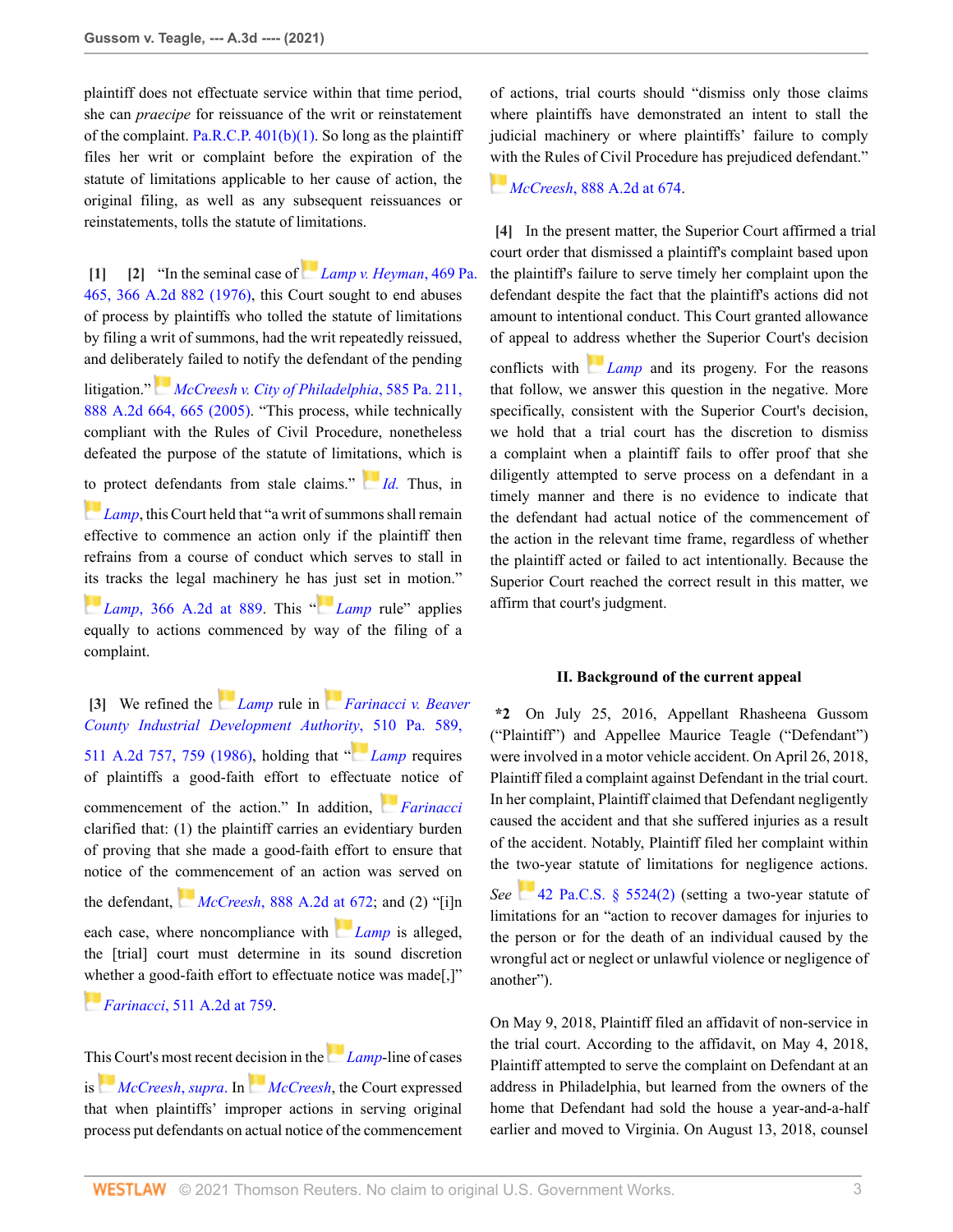entered an appearance for Defendant.<sup>[1](#page-11-0)</sup> On August 22, 2018, *i.e.*, nearly a month after the statute of limitations would have expired but for the filing of the complaint, Plaintiff filed a *praecipe* to reinstate her complaint.

On September 10, 2018, Defendant filed preliminary objections, claiming, *inter alia*, that the trial court should dismiss Plaintiff's complaint because she failed to serve it properly. Preliminary Objections, 9/10/2018, at ¶12 (citing Pa.R.C.P.  $1028(a)(1)$ ) (permitting a defendant to file a preliminary objection on the ground that the plaintiff improperly served a complaint)). In support of his objection, Defendant observed that: (1) "Pennsylvania law demands that Plaintiffs in a civil action, upon filing of original process, refrain from a course of conduct which serves to stall in its tracks the legal machinery they have j[ust](https://1.next.westlaw.com/Link/RelatedInformation/Flag?documentGuid=I026a95ec778b11da8ccab4c14e983401&transitionType=InlineKeyCiteFlags&originationContext=docHeaderFlag&Rank=0&contextData=(sc.Search) ) set into motion[,]"

*id.* at ¶16 (citing, among other cases, *[McCreesh](http://www.westlaw.com/Link/Document/FullText?findType=Y&serNum=2007972629&pubNum=0000162&originatingDoc=If51d35a08d7e11eb8c2cff889eaa90d0&refType=RP&originationContext=document&vr=3.0&rs=cblt1.0&transitionType=DocumentItem&contextData=(sc.Search))*, *supra*); and (2) "[i]t is the plaintiff's burden to demons[trate](https://1.next.westlaw.com/Link/RelatedInformation/Flag?documentGuid=Ia1cf37dd355311d9abe5ec754599669c&transitionType=InlineKeyCiteFlags&originationContext=docHeaderFlag&Rank=0&contextData=(sc.Search) ) that his efforts were reasonable[,]" *id.* at ¶19 (citing *[Bigansky](http://www.westlaw.com/Link/Document/FullText?findType=Y&serNum=1995109148&pubNum=0000162&originatingDoc=If51d35a08d7e11eb8c2cff889eaa90d0&refType=RP&fi=co_pp_sp_162_433&originationContext=document&vr=3.0&rs=cblt1.0&transitionType=DocumentItem&contextData=(sc.Search)#co_pp_sp_162_433) [v. Thomas Jefferson University Hosp.](http://www.westlaw.com/Link/Document/FullText?findType=Y&serNum=1995109148&pubNum=0000162&originatingDoc=If51d35a08d7e11eb8c2cff889eaa90d0&refType=RP&fi=co_pp_sp_162_433&originationContext=document&vr=3.0&rs=cblt1.0&transitionType=DocumentItem&contextData=(sc.Search)#co_pp_sp_162_433)*, 442 Pa.Super. 69, [658 A.2d 423, 433 \(1995\)](http://www.westlaw.com/Link/Document/FullText?findType=Y&serNum=1995109148&pubNum=0000162&originatingDoc=If51d35a08d7e11eb8c2cff889eaa90d0&refType=RP&fi=co_pp_sp_162_433&originationContext=document&vr=3.0&rs=cblt1.0&transitionType=DocumentItem&contextData=(sc.Search)#co_pp_sp_162_433)). Defendant acknowledged that Plaintiff attempted to serve the complaint on May 4, 2018, but he nonetheless averred that "Plaintiff utterly failed to make any semblance of good-faith efforts" to serve the complaint. *Id.* at  $\P$ 20. Plaintiff did not file a response to the preliminary objections or otherwise attempt to prove that she made a good-faith effort to serve the complaint in a timely manner; rather, on September 28, 2018, Plaintiff again filed a *praecipe* to reinstate her complaint.

<span id="page-3-0"></span>**[\[5\]](#page-1-1)** On October 3, 2018, the trial court entered an order sustaining Defendant's preliminary objection and dismissing Plaintiff's complaint with prejudice due to her failure to make good-faith efforts to serve the complaint on Defendant. Plaintiff subsequently filed a motion asking the trial court to reconsider its order. In that motion, Plaintiff stated that, on August 22, 2018, she sent the complaint *via* certified mail to an address in Virginia, but the mail went unclaimed. Plaintiff further asserted that, after this failed attempt at service, she believed that she had located Defendant in Philadelphia; she, therefore, reinstated the complaint on September 28, 2018. Plaintiff explained that her counsel "inadvertently failed to file a response" to Defendant's preliminary objections based upon counsel's misreading of the objections. Motion for Reconsideration, 10/5/2018, at ¶5. Plaintiff requested that the court reconsider its order dismissing her complaint because she, in fact, made good-faith efforts to serve the complaint.

<span id="page-3-2"></span><span id="page-3-1"></span>The trial court denied Plaintiff's motion for reconsideration.<sup>[2](#page-11-1)</sup> and Plaintiff appealed that order to the Superior Court.

**\*3** Plaintiff subsequently filed a concise statement of errors complained of on appeal, wherein she gave notice that she intended to argue to the Superior Court, *inter alia*, that the trial court erred by sustaining Defendant's preliminary objection on the basis that Plaintiff failed to make a good-faith effort to serve her complaint on Defendant. In response, the trial court authored an opinion in support of its order.

In its opinion, the trial court explained that, after a complaint is filed, the statute of limitations is tolled only if the plaintiff makes a good-faith effort to eff[ectua](https://1.next.westlaw.com/Link/RelatedInformation/Flag?documentGuid=I8bcf2aa641dd11dcab5dc95700b89bde&transitionType=InlineKeyCiteFlags&originationContext=docHeaderFlag&Rank=0&contextData=(sc.Search) )te service. Trial

Court Opinion, 1/3/2019, at 3 (quoting *[Englert v. Fazio](http://www.westlaw.com/Link/Document/FullText?findType=Y&serNum=2012846930&pubNum=0000162&originatingDoc=If51d35a08d7e11eb8c2cff889eaa90d0&refType=RP&fi=co_pp_sp_162_124&originationContext=document&vr=3.0&rs=cblt1.0&transitionType=DocumentItem&contextData=(sc.Search)#co_pp_sp_162_124) Mechanical Services, Inc.*[, 932 A.2d 122, 124 \(Pa. Super.](http://www.westlaw.com/Link/Document/FullText?findType=Y&serNum=2012846930&pubNum=0000162&originatingDoc=If51d35a08d7e11eb8c2cff889eaa90d0&refType=RP&fi=co_pp_sp_162_124&originationContext=document&vr=3.0&rs=cblt1.0&transitionType=DocumentItem&contextData=(sc.Search)#co_pp_sp_162_124) [2007\)](http://www.westlaw.com/Link/Document/FullText?findType=Y&serNum=2012846930&pubNum=0000162&originatingDoc=If51d35a08d7e11eb8c2cff889eaa90d0&refType=RP&fi=co_pp_sp_162_124&originationContext=document&vr=3.0&rs=cblt1.0&transitionType=DocumentItem&contextData=(sc.Search)#co_pp_sp_162_124)). The court further observed that the "Superior Court has held that unintentional conduct or 'simple neglect and mistake' to effect service is sufficient [to](https://1.next.westlaw.com/Link/RelatedInformation/Flag?documentGuid=If7c7f331456511d98915dbcd77ee80bc&transitionType=InlineKeyCiteFlags&originationContext=docHeaderFlag&Rank=0&contextData=(sc.Search) ) demonstrate a

plaintiff's lack of good faith." *Id.* (quoting *[Devine v. Hutt](http://www.westlaw.com/Link/Document/FullText?findType=Y&serNum=2005672492&pubNum=0000162&originatingDoc=If51d35a08d7e11eb8c2cff889eaa90d0&refType=RP&fi=co_pp_sp_162_1168&originationContext=document&vr=3.0&rs=cblt1.0&transitionType=DocumentItem&contextData=(sc.Search)#co_pp_sp_162_1168)*, [863 A.2d 1160, 1168 \(Pa. Super. 2004\)\)](http://www.westlaw.com/Link/Document/FullText?findType=Y&serNum=2005672492&pubNum=0000162&originatingDoc=If51d35a08d7e11eb8c2cff889eaa90d0&refType=RP&fi=co_pp_sp_162_1168&originationContext=document&vr=3.0&rs=cblt1.0&transitionType=DocumentItem&contextData=(sc.Search)#co_pp_sp_162_1168).

Applying these concepts to the matter *sub judice*, the trial court observed that Plaintiff filed her complaint on April 26, 2018, within the prescribed two-year statute of limitations, and then attempted to serve Defendant in Philadelphia, to no avail, in May of 2018. The court, however, stated that Plaintiff filed nothing else until the August 22, 2018, when she filed a *praecipe* to reinstate the complaint, which, the court noted, was two years and 28 days after the parties' motor vehicle accident. *Id.* at 4. The court also acknowledged that Plaintiff again reinstated her complaint on September 28, 2018, *i.e.*, after Defendant filed his preliminary objections; yet, the court highlighted, Plaintiff provided "no evidence of good faith investigation to locate, or any practical effort to serve," Defendant. *Id.* at 5; *see id*. (explaining that Plaintiff "did not make any good-faith effort to locate or serve [Defendant] at any other address in Philadelphia or Virginia prior to the July 25, 2018, statute of limitations"). The court opined that Plaintiff's inaction in this regard evinced an intent to stall the judicial machinery.

In closing, the trial court recounted that Plaintiff failed to respond to Defendant's preliminary objections but nonetheless managed to file an additional *praecipe* to reinstate her complaint after Defendant filed his objections. The court suggested that the contradiction between Plaintiff's failure to respond to the objections and her willingness to file yet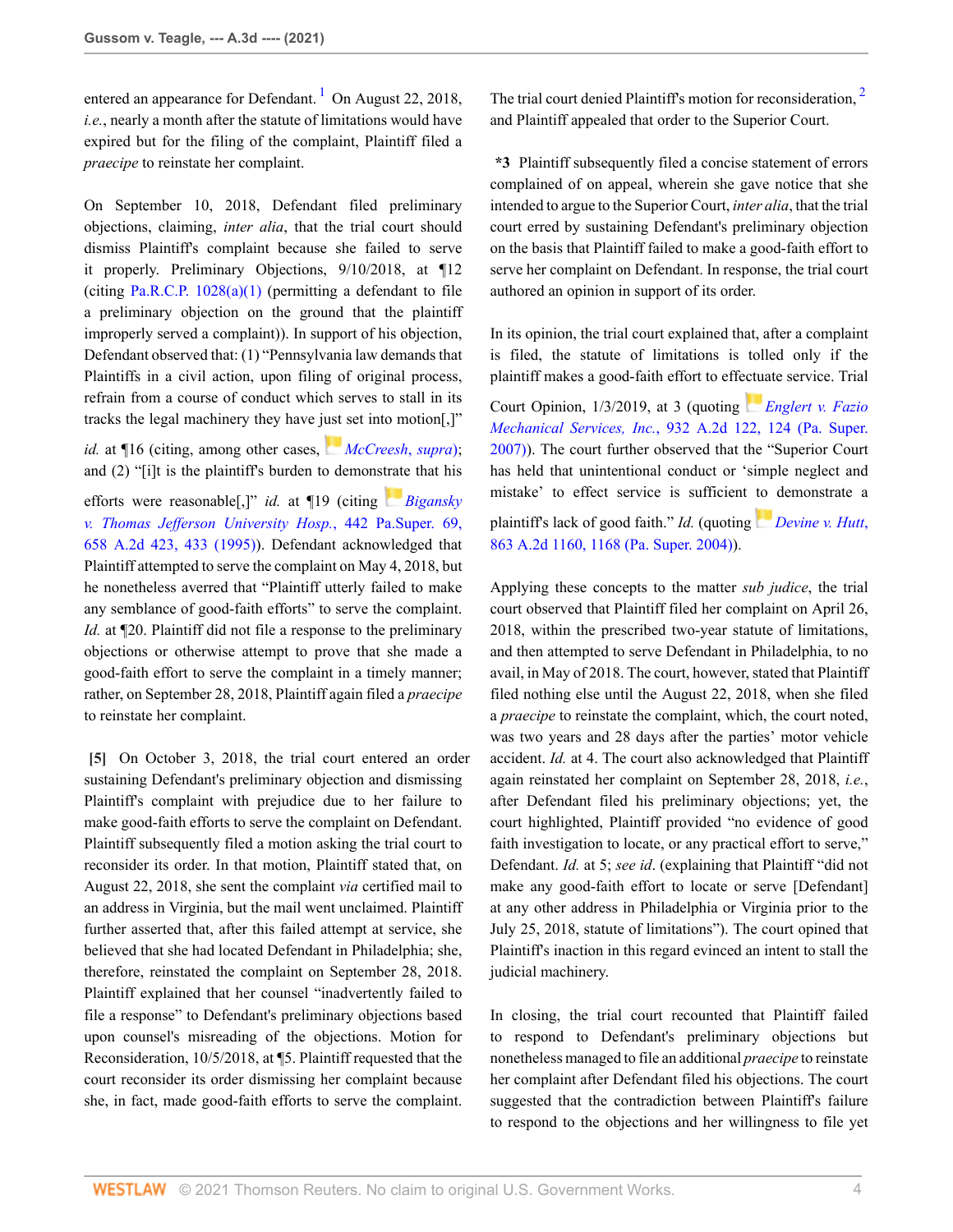another *praecipe* to reinstate her complaint, as well as her refusal to "mount a good faith investigation; make practical efforts at service; or file a Motion for Alternative service prior to the July 25, 2018 statute of limitations is, at best, inaction, and at worst, *prima facie* evidence of bad faith." *Id.* at 5. Because the court believed that Plaintiff wasted her ample opportunities to serve the complaint on Defendant, the court asserted that it properly sustained Defendant's preliminary objection and dismissed Plaintiff's complaint. [3](#page-11-2)

On appeal, Plaintiff argued that the trial court erred in finding that she failed to prove that she made a good-faith effort to serve Defendant with the complaint. A majority of a three-judge panel of the Superior Court disagreed with Plaintiff and affirmed the trial court's order in an unpublished memorandum ("Memorandum"). In so doing, the court stated that a defendant may file a preliminary objection on the basis that the plaintiff failed to serve the complaint properly. Memorandum at 5 (citing [Pa.R.C.P.](http://www.westlaw.com/Link/Document/FullText?findType=L&pubNum=1000781&cite=PASTRCPR1028&originatingDoc=If51d35a08d7e11eb8c2cff889eaa90d0&refType=LQ&originationContext=document&vr=3.0&rs=cblt1.0&transitionType=DocumentItem&contextData=(sc.Search)) [1028](http://www.westlaw.com/Link/Document/FullText?findType=L&pubNum=1000781&cite=PASTRCPR1028&originatingDoc=If51d35a08d7e11eb8c2cff889eaa90d0&refType=LQ&originationContext=document&vr=3.0&rs=cblt1.0&transitionType=DocumentItem&contextData=(sc.Search))). The court explained that, when a defendant lodges such an objection, he must support it with evidence; after presenting evidence, the burden of proof shifts to the plaintiff. *Id.* (quoting *[Trexler v. McDonald's Corp.](http://www.westlaw.com/Link/Document/FullText?findType=Y&serNum=2036388557&pubNum=0007691&originatingDoc=If51d35a08d7e11eb8c2cff889eaa90d0&refType=RP&fi=co_pp_sp_7691_412&originationContext=document&vr=3.0&rs=cblt1.0&transitionType=DocumentItem&contextData=(sc.Search)#co_pp_sp_7691_412)*, 118 A.3d 408, 412 [\(Pa. Super. 2015\)](http://www.westlaw.com/Link/Document/FullText?findType=Y&serNum=2036388557&pubNum=0007691&originatingDoc=If51d35a08d7e11eb8c2cff889eaa90d0&refType=RP&fi=co_pp_sp_7691_412&originationContext=document&vr=3.0&rs=cblt1.0&transitionType=DocumentItem&contextData=(sc.Search)#co_pp_sp_7691_412)).

**\*4** The S[uper](https://1.next.westlaw.com/Link/RelatedInformation/Flag?documentGuid=I5710abaa343d11d98b61a35269fc5f88&transitionType=InlineKeyCiteFlags&originationContext=docHeaderFlag&Rank=0&contextData=(sc.Search) )ior Court [the](https://1.next.westlaw.com/Link/RelatedInformation/Flag?documentGuid=I026a95ec778b11da8ccab4c14e983401&transitionType=InlineKeyCiteFlags&originationContext=docHeaderFlag&Rank=0&contextData=(sc.Search) )n summarized this Court's decisions in *[Lamp](http://www.westlaw.com/Link/Document/FullText?findType=Y&serNum=1976122354&pubNum=0000162&originatingDoc=If51d35a08d7e11eb8c2cff889eaa90d0&refType=RP&originationContext=document&vr=3.0&rs=cblt1.0&transitionType=DocumentItem&contextData=(sc.Search))* and *[McCreesh](http://www.westlaw.com/Link/Document/FullText?findType=Y&serNum=2007972629&pubNum=0000162&originatingDoc=If51d35a08d7e11eb8c2cff889eaa90d0&refType=RP&originationContext=document&vr=3.0&rs=cblt1.0&transitionType=DocumentItem&contextData=(sc.Search))*. In [the](https://1.next.westlaw.com/Link/RelatedInformation/Flag?documentGuid=I026a95ec778b11da8ccab4c14e983401&transitionType=InlineKeyCiteFlags&originationContext=docHeaderFlag&Rank=0&contextData=(sc.Search) ) course of providing this summary, the court noted that, in *[McCreesh](http://www.westlaw.com/Link/Document/FullText?findType=Y&serNum=2007972629&pubNum=0000162&originatingDoc=If51d35a08d7e11eb8c2cff889eaa90d0&refType=RP&originationContext=document&vr=3.0&rs=cblt1.0&transitionType=DocumentItem&contextData=(sc.Search))*, this Court held that trial courts should "dismiss only those claims where plaintiffs have demonstrated an intent to stall the judicial machinery or where plaintiffs' failure to comply with the Rules of Civil Procedure has prejudiced defendant." Memorandum at 6 (quoting *[American Interior Const. &](http://www.westlaw.com/Link/Document/FullText?findType=Y&serNum=2047727209&pubNum=0007691&originatingDoc=If51d35a08d7e11eb8c2cff889eaa90d0&refType=RP&fi=co_pp_sp_7691_513&originationContext=document&vr=3.0&rs=cblt1.0&transitionType=DocumentItem&contextData=(sc.Search)#co_pp_sp_7691_513) [Blinds Inc. v. Benjamin's Desk, LLC](http://www.westlaw.com/Link/Document/FullText?findType=Y&serNum=2047727209&pubNum=0007691&originatingDoc=If51d35a08d7e11eb8c2cff889eaa90d0&refType=RP&fi=co_pp_sp_7691_513&originationContext=document&vr=3.0&rs=cblt1.0&transitionType=DocumentItem&contextData=(sc.Search)#co_pp_sp_7691_513)*, 206 A.3d 509, 513-14 [\(Pa. Super. 2019\)\)](http://www.westlaw.com/Link/Document/FullText?findType=Y&serNum=2047727209&pubNum=0007691&originatingDoc=If51d35a08d7e11eb8c2cff889eaa90d0&refType=RP&fi=co_pp_sp_7691_513&originationContext=document&vr=3.0&rs=cblt1.0&transitionType=DocumentItem&contextData=(sc.Search)#co_pp_sp_7691_513). The court further noted that the burden is on the plaintiff to make a good-faith effort to effectuate service of a complaint. *Id.* In addition, the court observed that: (1) trial courts should assess what constitutes a [go](https://1.next.westlaw.com/Link/RelatedInformation/Flag?documentGuid=I8bcf2aa641dd11dcab5dc95700b89bde&transitionType=InlineKeyCiteFlags&originationContext=docHeaderFlag&Rank=0&contextData=(sc.Search) )od-faith

effort on a case-by-case basis, *id.* at 7 (relying on *[Englert](http://www.westlaw.com/Link/Document/FullText?findType=Y&serNum=2012846930&pubNum=0000162&originatingDoc=If51d35a08d7e11eb8c2cff889eaa90d0&refType=RP&fi=co_pp_sp_162_124&originationContext=document&vr=3.0&rs=cblt1.0&transitionType=DocumentItem&contextData=(sc.Search)#co_pp_sp_162_124)*, [932 A.2d at 124-25](http://www.westlaw.com/Link/Document/FullText?findType=Y&serNum=2012846930&pubNum=0000162&originatingDoc=If51d35a08d7e11eb8c2cff889eaa90d0&refType=RP&fi=co_pp_sp_162_124&originationContext=document&vr=3.0&rs=cblt1.0&transitionType=DocumentItem&contextData=(sc.Search)#co_pp_sp_162_124)); and (2) because Defendant filed verified preliminary objections on the basis that Plaintiff failed to serve properly her complaint, "the burden shifted to [Plaintiff] to establish that she made a good faith, reaso[nabl](https://1.next.westlaw.com/Link/RelatedInformation/Flag?documentGuid=I026a95ec778b11da8ccab4c14e983401&transitionType=InlineKeyCiteFlags&originationContext=docHeaderFlag&Rank=0&contextData=(sc.Search) )e effort to

effectuate service[,]" *id.* at 8 (citing, *inter alia*, *[McCreesh](http://www.westlaw.com/Link/Document/FullText?findType=Y&serNum=2007972629&pubNum=0000162&originatingDoc=If51d35a08d7e11eb8c2cff889eaa90d0&refType=RP&fi=co_pp_sp_162_672&originationContext=document&vr=3.0&rs=cblt1.0&transitionType=DocumentItem&contextData=(sc.Search)#co_pp_sp_162_672)*, [888 A.2d at 672](http://www.westlaw.com/Link/Document/FullText?findType=Y&serNum=2007972629&pubNum=0000162&originatingDoc=If51d35a08d7e11eb8c2cff889eaa90d0&refType=RP&fi=co_pp_sp_162_672&originationContext=document&vr=3.0&rs=cblt1.0&transitionType=DocumentItem&contextData=(sc.Search)#co_pp_sp_162_672)).

The Superior Court then recounted the circumstances of the present matter. The court acknowledged that Plaintiff filed an affidavit of non-service on May 9, 2018, wherein Plaintiff suggested that Defendant moved to Virginia. Yet, the court reported, the trial court's docket reflects no activity by Plaintiff between May 9th and August 22nd of 2018, when Plaintiff simply filed a *praecipe* to reinstate her complaint. The court asserted that Plaintiff did not: (1) identify any goodfaith efforts that she made to locate and serve Defendant in that timeframe; (2) file a motion for alternative service; or (3) file a response to Defendant's preliminary objection challenging Defendant's allegation that Plaintiff failed to serve properly her complaint.

<span id="page-4-0"></span>After summarizing the averments that Plaintiff made in her motion for reconsideration, the Superior Court stated, "In sum, as the trial court observed, [Plaintiff] did not allege, let alone provide, any evidence of a good faith investigation to locate, or any practical efforts to serve, [Defendant]." Memorandum at 9 (internal quotation marks an[d ci](https://1.next.westlaw.com/Link/RelatedInformation/Flag?documentGuid=I026a95ec778b11da8ccab4c14e983401&transitionType=InlineKeyCiteFlags&originationContext=docHeaderFlag&Rank=0&contextData=(sc.Search) )tation omitted). Again citing to this Court's decision

in *[McCreesh](http://www.westlaw.com/Link/Document/FullText?findType=Y&serNum=2007972629&pubNum=0000162&originatingDoc=If51d35a08d7e11eb8c2cff889eaa90d0&refType=RP&originationContext=document&vr=3.0&rs=cblt1.0&transitionType=DocumentItem&contextData=(sc.Search))*, the Superior Court concluded that, given that Plaintiff carried the burden in the trial court to establish that she acted in good faith, the trial court did not abuse its discretion by sustaining Defendant's preliminary objection for lack of service. *Id.*

Senior Judge Strassburger authored a dissenting memorandum ("Dissenting Memorandum"). The dissent took the position that the factual circumstances underlying this matter do not support the trial court's decision to dismiss Plaintiff's complaint. Dissenting Memorandum at 4. Although the dissent recognized that Plaintiff waited four months from when she filed the complaint to file her first *praecipe* to reinstate the complaint, it opined that "there is no evidence that she did so with '[an in](https://1.next.westlaw.com/Link/RelatedInformation/Flag?documentGuid=I026a95ec778b11da8ccab4c14e983401&transitionType=InlineKeyCiteFlags&originationContext=docHeaderFlag&Rank=0&contextData=(sc.Search) )tent to stall the judicial machinery.'

" *Id.* at 4-5 (quoting *[McCreesh](http://www.westlaw.com/Link/Document/FullText?findType=Y&serNum=2007972629&pubNum=0000162&originatingDoc=If51d35a08d7e11eb8c2cff889eaa90d0&refType=RP&originationContext=document&vr=3.0&rs=cblt1.0&transitionType=DocumentItem&contextData=(sc.Search))*, *supra*). The dissent also asserted that Defendant has not demonstrated that Plaintiff's conduct prejudiced him. *Id.* at 5.

The dissent further maintained that the Superior Court majority inappropriately punished Plaintiff for what amounts to simple neglect. In the dissent's view, a plaintiff's unintentional conduct that delays notice to the d[efen](https://1.next.westlaw.com/Link/RelatedInformation/Flag?documentGuid=I5710abaa343d11d98b61a35269fc5f88&transitionType=InlineKeyCiteFlags&originationContext=docHeaderFlag&Rank=0&contextData=(sc.Search) )dant does

[not](https://1.next.westlaw.com/Link/RelatedInformation/Flag?documentGuid=I026a95ec778b11da8ccab4c14e983401&transitionType=InlineKeyCiteFlags&originationContext=docHeaderFlag&Rank=0&contextData=(sc.Search) ) meet the threshold for dismissal outlined in *[Lamp](http://www.westlaw.com/Link/Document/FullText?findType=Y&serNum=1976122354&pubNum=0000162&originatingDoc=If51d35a08d7e11eb8c2cff889eaa90d0&refType=RP&originationContext=document&vr=3.0&rs=cblt1.0&transitionType=DocumentItem&contextData=(sc.Search))* and

*[McCreesh](http://www.westlaw.com/Link/Document/FullText?findType=Y&serNum=2007972629&pubNum=0000162&originatingDoc=If51d35a08d7e11eb8c2cff889eaa90d0&refType=RP&originationContext=document&vr=3.0&rs=cblt1.0&transitionType=DocumentItem&contextData=(sc.Search))*. The dissent ultimately concluded that Plaintiff "satisfied the statute of limitations by timely filing her complaint, and did not act with an intent to stall the judicial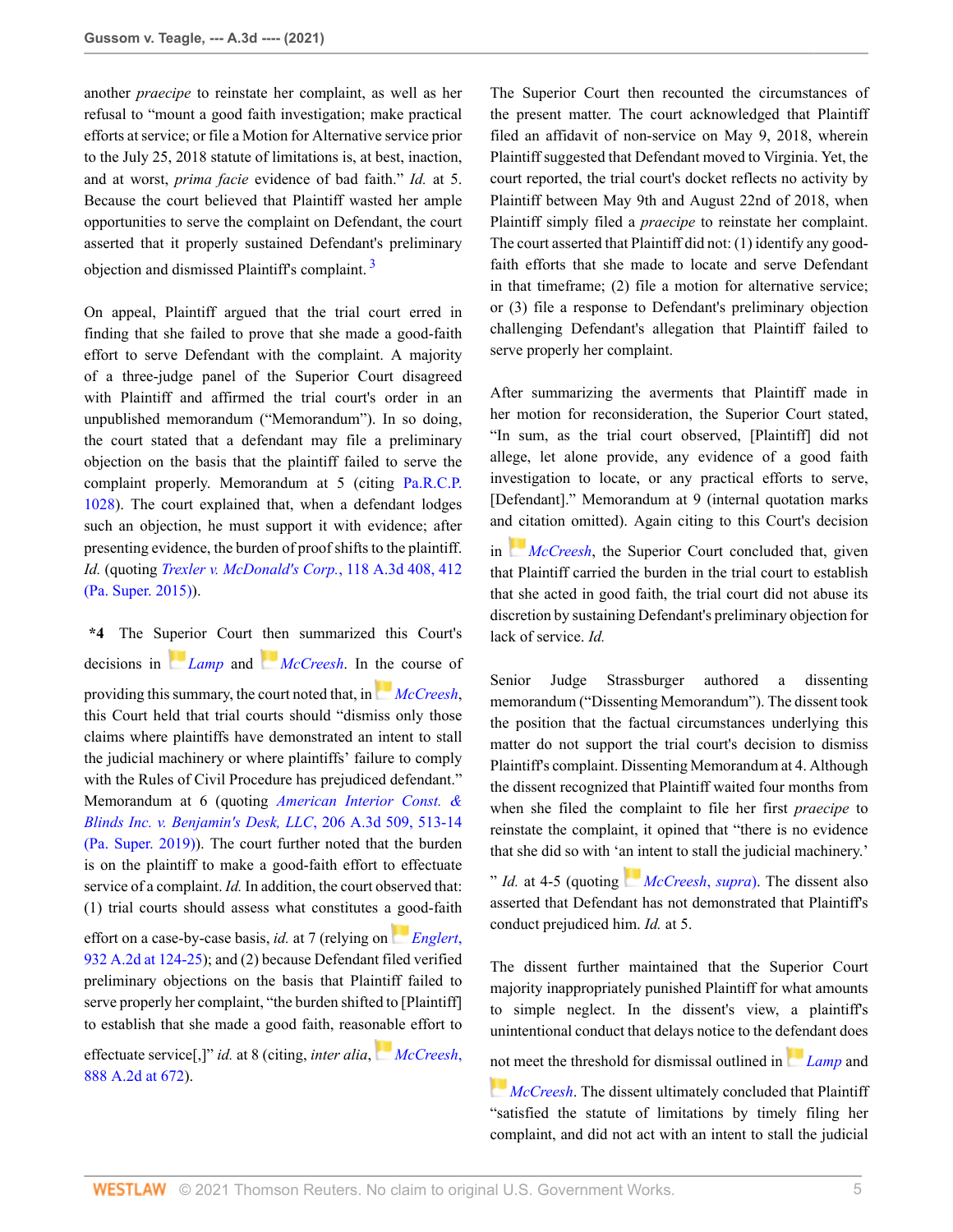machinery or prejudice [Defendant]." *Id.* at 5-6. According to the dissenting judge, because Plaintiff attempted to serve Defendant with the complaint three times within two months of filing it, he would have reversed the trial court's order sustaining Defendant's preliminary objections and dismissing Plaintiff's complaint. *Id.* at 6.

# **III. Issue**

<span id="page-5-0"></span>**\*5 [\[6\]](#page-1-2)** Plaintiff filed a petition for allowance of appeal, which this Court granted to consider the following question: "Did the Superior Court err in holding that the Plaintiff did not make a good-faith effort to serve the Defendant, when the Superior Court's decision conflicts with holdings of the Pennsylvania Supreme Court on the same legal issue?"<sup>[4](#page-11-3)</sup> *Gussom v. Teagle*[, 228 A.3d 255, 256 \(Pa. 2020\)](http://www.westlaw.com/Link/Document/FullText?findType=Y&serNum=2050674607&pubNum=0007691&originatingDoc=If51d35a08d7e11eb8c2cff889eaa90d0&refType=RP&fi=co_pp_sp_7691_256&originationContext=document&vr=3.0&rs=cblt1.0&transitionType=DocumentItem&contextData=(sc.Search)#co_pp_sp_7691_256) (table).

# **IV. Parties' arguments**

Plaintiff asserts that *[Lamp](http://www.westlaw.com/Link/Document/FullText?findType=Y&serNum=1976122354&pubNum=0000162&originatingDoc=If51d35a08d7e11eb8c2cff889eaa90d0&refType=RP&originationContext=document&vr=3.0&rs=cblt1.0&transitionType=DocumentItem&contextData=(sc.Search))* holds that a plaintiff must make a good-faith effort to effectuate notice of the commencement of the action so as to avoid allowing the plaintiff exclusive control over it for a period in excess of the statute of limitati[ons.](https://1.next.westlaw.com/Link/RelatedInformation/Flag?documentGuid=I5710abaa343d11d98b61a35269fc5f88&transitionType=InlineKeyCiteFlags&originationContext=docHeaderFlag&Rank=0&contextData=(sc.Search) ) Plaintiff contends, however, that after this Court decided *[Lamp](http://www.westlaw.com/Link/Document/FullText?findType=Y&serNum=1976122354&pubNum=0000162&originatingDoc=If51d35a08d7e11eb8c2cff889eaa90d0&refType=RP&originationContext=document&vr=3.0&rs=cblt1.0&transitionType=DocumentItem&contextData=(sc.Search))*, panels of the Superi[or an](https://1.next.westlaw.com/Link/RelatedInformation/Flag?documentGuid=I5710abaa343d11d98b61a35269fc5f88&transitionType=InlineKeyCiteFlags&originationContext=docHeaderFlag&Rank=0&contextData=(sc.Search) )d Commonwealth Courts took divergent approaches to *[Lamp](http://www.westlaw.com/Link/Document/FullText?findType=Y&serNum=1976122354&originatingDoc=If51d35a08d7e11eb8c2cff889eaa90d0&refType=RP&originationContext=document&vr=3.0&rs=cblt1.0&transitionType=DocumentItem&contextData=(sc.Search))*'s good-faith requirement.

More specifically, Plaintiff observes that some intermediate court decisions mandated strict compliance with the Rules of Civil Procedure to satisfy the good-faith requirement, while other opinions "took a more flexible approach, and excused plaintiff's defective service where the defendant has actual notice of the commencement of the action and is not otherwise prejudiced." Plaintiff's Brief at 15. Plaintiff t[hen](https://1.next.westlaw.com/Link/RelatedInformation/Flag?documentGuid=I026a95ec778b11da8ccab4c14e983401&transitionType=InlineKeyCiteFlags&originationContext=docHeaderFlag&Rank=0&contextData=(sc.Search) ) explains that

this Court granted allowance of appeal in *[McCreesh](http://www.westlaw.com/Link/Document/FullText?findType=Y&serNum=2007972629&pubNum=0000162&originatingDoc=If51d35a08d7e11eb8c2cff889eaa90d0&refType=RP&originationContext=document&vr=3.0&rs=cblt1.0&transitionType=DocumentItem&contextData=(sc.Search))* to rectify these discrepancies.

<span id="page-5-2"></span>Plaintiff notes that, in *[McCreesh](http://www.westlaw.com/Link/Document/FullText?findType=Y&serNum=2007972629&pubNum=0000162&originatingDoc=If51d35a08d7e11eb8c2cff889eaa90d0&refType=RP&originationContext=document&vr=3.0&rs=cblt1.0&transitionType=DocumentItem&contextData=(sc.Search))*, this Court sided with the intermediate court decisions that required a good-faith inquiry to satisfy the plain language of [Pa.R.C.P. 401](http://www.westlaw.com/Link/Document/FullText?findType=L&pubNum=1000781&cite=PASTRCPR401&originatingDoc=If51d35a08d7e11eb8c2cff889eaa90d0&refType=LQ&originationContext=document&vr=3.0&rs=cblt1.0&transitionType=DocumentItem&contextData=(sc.Search)), *i.e.*, the Rule that governs the timing requirements [reg](https://1.next.westlaw.com/Link/RelatedInformation/Flag?documentGuid=I026a95ec778b11da8ccab4c14e983401&transitionType=InlineKeyCiteFlags&originationContext=docHeaderFlag&Rank=0&contextData=(sc.Search) )arding the service of original process.<sup>[5](#page-11-4)</sup> In Plaintiff's view, [McCreesh](http://www.westlaw.com/Link/Document/FullText?findType=Y&serNum=2007972629&pubNum=0000162&originatingDoc=If51d35a08d7e11eb8c2cff889eaa90d0&refType=RP&originationContext=document&vr=3.0&rs=cblt1.0&transitionType=DocumentItem&contextData=(sc.Search)) holds that courts should dismiss complaints when service of process was defective only if plaintiffs "have demonstrated an intent to stall the judicial machinery or where plaintiffs' failure to comply with [the](https://1.next.westlaw.com/Link/RelatedInformation/Flag?documentGuid=I026a95ec778b11da8ccab4c14e983401&transitionType=InlineKeyCiteFlags&originationContext=docHeaderFlag&Rank=0&contextData=(sc.Search) ) Rules of Civil Procedure has prejudiced defendant." *McCreesh*[, 888 A.2d at 674](http://www.westlaw.com/Link/Document/FullText?findType=Y&serNum=2007972629&pubNum=0000162&originatingDoc=If51d35a08d7e11eb8c2cff889eaa90d0&refType=RP&fi=co_pp_sp_162_674&originationContext=document&vr=3.0&rs=cblt1.0&transitionType=DocumentItem&contextData=(sc.Search)#co_pp_sp_162_674). Plaintiff, however, suggests that "this Court has not directly addressed precisely what constitutes a good-faith effort, nor has the Court delineated what it means for a plaintiff to act with an intent to stall the judicial machinery." Plaintiff's Brief at 16.

**\*6** According to Plaintiff, this gap in the law has led to the intermediate courts again rendering inconsistent decisions regarding the requisites of [Rule 401,](http://www.westlaw.com/Link/Document/FullText?findType=L&pubNum=1000781&cite=PASTRCPR401&originatingDoc=If51d35a08d7e11eb8c2cff889eaa90d0&refType=LQ&originationContext=document&vr=3.0&rs=cblt1.0&transitionType=DocumentItem&contextData=(sc.Search)) which, in turn, has resulted in case law that "insist[s] on a non-mechanical approach to what constitutes good-faith, but find[s] that neglect or mistake, or any other unintentional conduct on the part of the plaintiff constitutes a la[ck o](https://1.next.westlaw.com/Link/RelatedInformation/Flag?documentGuid=I8bcf2aa641dd11dcab5dc95700b89bde&transitionType=InlineKeyCiteFlags&originationContext=docHeaderFlag&Rank=0&contextData=(sc.Search) )f good-faith.[" Pl](https://1.next.westlaw.com/Link/RelatedInformation/Flag?documentGuid=If7c7f331456511d98915dbcd77ee80bc&transitionType=InlineKeyCiteFlags&originationContext=docHeaderFlag&Rank=0&contextData=(sc.Search) )aintiff's

<span id="page-5-1"></span>Brief at 17 (citing as examples *[Englert](http://www.westlaw.com/Link/Document/FullText?findType=Y&serNum=2012846930&pubNum=0000162&originatingDoc=If51d35a08d7e11eb8c2cff889eaa90d0&refType=RP&originationContext=document&vr=3.0&rs=cblt1.0&transitionType=DocumentItem&contextData=(sc.Search))* and *[Devine](http://www.westlaw.com/Link/Document/FullText?findType=Y&serNum=2005672492&pubNum=0000162&originatingDoc=If51d35a08d7e11eb8c2cff889eaa90d0&refType=RP&originationContext=document&vr=3.0&rs=cblt1.0&transitionType=DocumentItem&contextData=(sc.Search))*, *[supra](http://www.westlaw.com/Link/Document/FullText?findType=Y&serNum=2005672492&pubNum=0000162&originatingDoc=If51d35a08d7e11eb8c2cff889eaa90d0&refType=RP&originationContext=document&vr=3.0&rs=cblt1.0&transitionType=DocumentItem&contextData=(sc.Search))*); *see id*. ("The cases of *[Englert](http://www.westlaw.com/Link/Document/FullText?findType=Y&serNum=2012846930&pubNum=0000162&originatingDoc=If51d35a08d7e11eb8c2cff889eaa90d0&refType=RP&originationContext=document&vr=3.0&rs=cblt1.0&transitionType=DocumentItem&contextData=(sc.Search))* and *[Devine](http://www.westlaw.com/Link/Document/FullText?findType=Y&serNum=2005672492&pubNum=0000162&originatingDoc=If51d35a08d7e11eb8c2cff889eaa90d0&refType=RP&originationContext=document&vr=3.0&rs=cblt1.0&transitionType=DocumentItem&contextData=(sc.Search))*, serve to undermine the holdings of the *[McCreesh](http://www.westlaw.com/Link/Document/FullText?findType=Y&serNum=2007972629&pubNum=0000162&originatingDoc=If51d35a08d7e11eb8c2cff889eaa90d0&refType=RP&originationContext=document&vr=3.0&rs=cblt1.0&transitionType=DocumentItem&contextData=(sc.Search))* court, as they provide for the dismissal of claims for neglect, or mistake, and require neither a showing of intent to stall the judicial machinery, nor a showing that the defendant was prejudiced by the improper service."). [Plain](https://1.next.westlaw.com/Link/RelatedInformation/Flag?documentGuid=I5710abaa343d11d98b61a35269fc5f88&transitionType=InlineKeyCiteFlags&originationContext=docHeaderFlag&Rank=0&contextData=(sc.Search) )tiff avers that these decisions cannot stand in light of *[Lamp](http://www.westlaw.com/Link/Document/FullText?findType=Y&serNum=1976122354&pubNum=0000162&originatingDoc=If51d35a08d7e11eb8c2cff889eaa90d0&refType=RP&originationContext=document&vr=3.0&rs=cblt1.0&transitionType=DocumentItem&contextData=(sc.Search))* and its progeny and that, in affirming the trial court's order [in t](https://1.next.westlaw.com/Link/RelatedInformation/Flag?documentGuid=I8bcf2aa641dd11dcab5dc95700b89bde&transitionType=InlineKeyCiteFlags&originationContext=docHeaderFlag&Rank=0&contextData=(sc.Search) )his matter, t[he S](https://1.next.westlaw.com/Link/RelatedInformation/Flag?documentGuid=If7c7f331456511d98915dbcd77ee80bc&transitionType=InlineKeyCiteFlags&originationContext=docHeaderFlag&Rank=0&contextData=(sc.Search) )uperior Court erroneously relied upon *[Englert](http://www.westlaw.com/Link/Document/FullText?findType=Y&serNum=2012846930&pubNum=0000162&originatingDoc=If51d35a08d7e11eb8c2cff889eaa90d0&refType=RP&originationContext=document&vr=3.0&rs=cblt1.0&transitionType=DocumentItem&contextData=(sc.Search))* and *[Devine](http://www.westlaw.com/Link/Document/FullText?findType=Y&serNum=2005672492&pubNum=0000162&originatingDoc=If51d35a08d7e11eb8c2cff889eaa90d0&refType=RP&originationContext=document&vr=3.0&rs=cblt1.0&transitionType=DocumentItem&contextData=(sc.Search))*. Indeed, Plaintiff suggests that mistake or other unintentional conduct cannot rise to the level [of t](https://1.next.westlaw.com/Link/RelatedInformation/Flag?documentGuid=I026a95ec778b11da8ccab4c14e983401&transitionType=InlineKeyCiteFlags&originationContext=docHeaderFlag&Rank=0&contextData=(sc.Search) )he inappropriate intentional behavior contemplated by *[McCreesh](http://www.westlaw.com/Link/Document/FullText?findType=Y&serNum=2007972629&pubNum=0000162&originatingDoc=If51d35a08d7e11eb8c2cff889eaa90d0&refType=RP&originationContext=document&vr=3.0&rs=cblt1.0&transitionType=DocumentItem&contextData=(sc.Search))*.

Next, Plaintiff [asse](https://1.next.westlaw.com/Link/RelatedInformation/Flag?documentGuid=I5710abaa343d11d98b61a35269fc5f88&transitionType=InlineKeyCiteFlags&originationContext=docHeaderFlag&Rank=0&contextData=(sc.Search) )rts that, when the facts of this case are analyzed under *[Lamp](http://www.westlaw.com/Link/Document/FullText?findType=Y&serNum=1976122354&pubNum=0000162&originatingDoc=If51d35a08d7e11eb8c2cff889eaa90d0&refType=RP&originationContext=document&vr=3.0&rs=cblt1.0&transitionType=DocumentItem&contextData=(sc.Search))* and its progeny, it is obvious that she made a good-faith effort to serve her complaint on Defendant. Plaintiff'[s B](https://1.next.westlaw.com/Link/RelatedInformation/Flag?documentGuid=I026a95ec778b11da8ccab4c14e983401&transitionType=InlineKeyCiteFlags&originationContext=docHeaderFlag&Rank=0&contextData=(sc.Search) )rief at 19. Plaintiff contends that the standard set forth in *[McCreesh](http://www.westlaw.com/Link/Document/FullText?findType=Y&serNum=2007972629&pubNum=0000162&originatingDoc=If51d35a08d7e11eb8c2cff889eaa90d0&refType=RP&originationContext=document&vr=3.0&rs=cblt1.0&transitionType=DocumentItem&contextData=(sc.Search))* is clear: In cases, such as the present matter, "where there is technical noncompliance with the Rules of Civil Procedure, those technical missteps can be excused, unless there is a demonstrable 'intent to stall the judicial machi[nery](https://1.next.westlaw.com/Link/RelatedInformation/Flag?documentGuid=I026a95ec778b11da8ccab4c14e983401&transitionType=InlineKeyCiteFlags&originationContext=docHeaderFlag&Rank=0&contextData=(sc.Search) )' or actual prejudice to the defendant." *Id.* at 20 (quoting *McCreesh*[, 888 A.2d at 674](http://www.westlaw.com/Link/Document/FullText?findType=Y&serNum=2007972629&pubNum=0000162&originatingDoc=If51d35a08d7e11eb8c2cff889eaa90d0&refType=RP&fi=co_pp_sp_162_674&originationContext=document&vr=3.0&rs=cblt1.0&transitionType=DocumentItem&contextData=(sc.Search)#co_pp_sp_162_674)).

Plaintiff submits that her actions in this case do not evince an intent to stall the judicial machinery and that those actions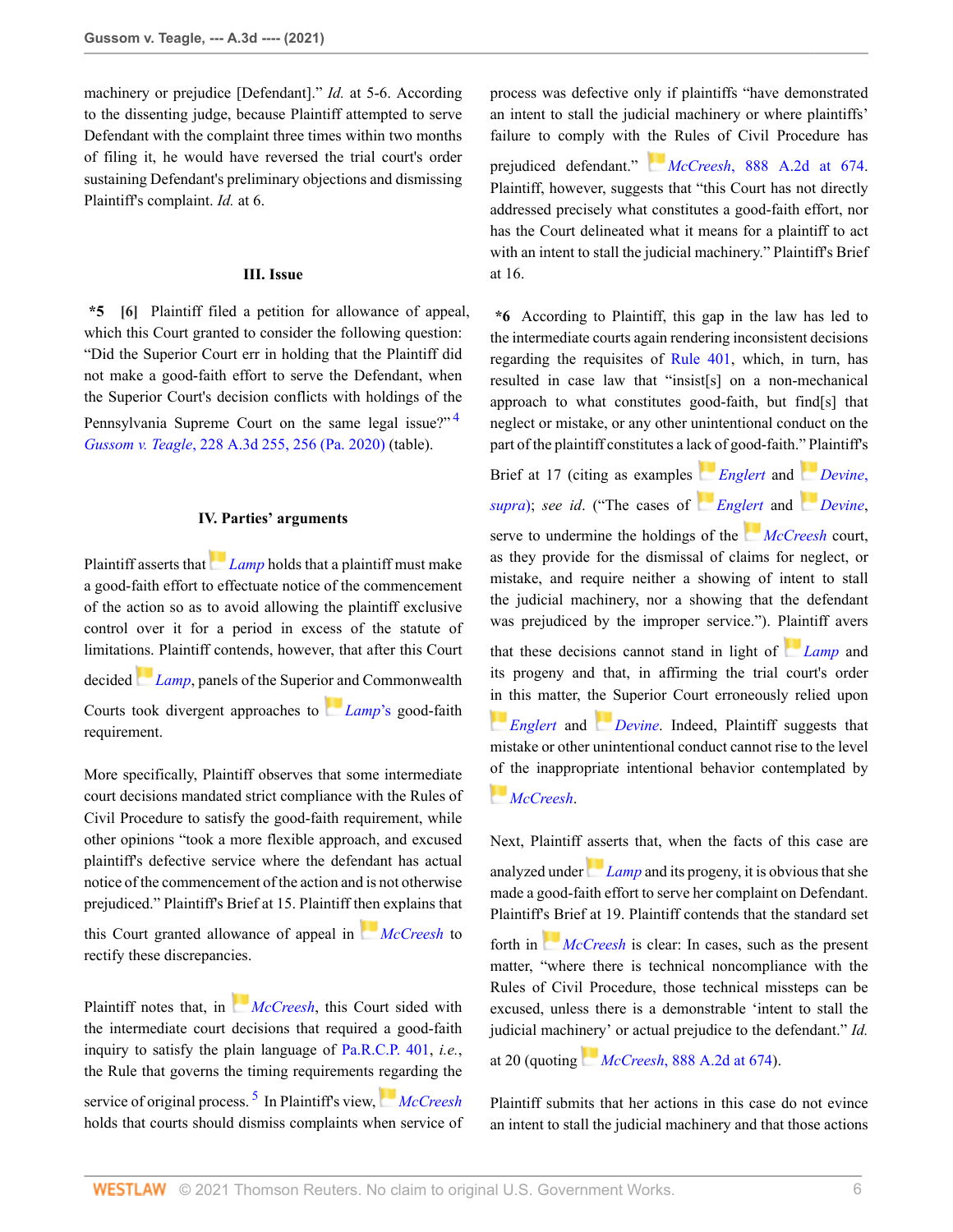did not prejudice Defendant; thus, she acted in good faith in attempting to serve Defendant. *Id.* at 22. In support of this position, Plaintiff recounts the circumstances underlying this matter by relying, in part, on averments that she made in her motion for reconsideration: (1) she filed her complaint on April 26, 2018; (2) Plaintiff attempted service in early May of 2018 at Defendant's last known address in Philadelphia, but the new owners of the home stated that Defendant had moved to Virginia; (3) Plaintiff promptly filed an affidavit of non-service and attempted to locate Defendant in Virginia; (4) on August 22, 2018, Plaintiff believed that she discovered that Defendant lived in Waynesboro, Virginia, resulting in her filing a *praecipe* to reinstate the complaint; (5) the reinstated complaint was served *via* certified mail to the Virginia address, but the complaint went unclaimed; (6) after learning that service in Virginia had failed and believing that she had again located Defendant in Philadelphia, Plaintiff reinstated the complaint and served it on Defendant's father on September 29, 2018; and (7) the affidavit of service was docketed on October 10, 2018. Plaintiff's Brief at 22-25. Although Plaintiff concedes that there was a delay between her initial and last attempts to serve the complaint, she contends that she never intended to stall the judicial machinery, that Defendant was not prejudiced, and that she, therefore, acted in good faith.

In response, Defendant argues that it is well-settled law in Pennsylvania that Plaintiff carried the burden of proving that she made a good-faith effort to effectuate service of the complaint in a timely manner. Defendant insists that Plaintiff failed to meet this burden. In support of his argument, Defendant reminds the Court that Plaintiff's civil action was subject to a two-year statute of limitations and that the "purpose of any statute of limitations is to expedite litigation and thus discourage delay and the presentation of stale claims which may greatly prejudice th[e de](https://1.next.westlaw.com/Link/RelatedInformation/Flag?documentGuid=I026a95ec778b11da8ccab4c14e983401&transitionType=InlineKeyCiteFlags&originationContext=docHeaderFlag&Rank=0&contextData=(sc.Search) )fense of such claims." Defendant's Brief at 7 (quoting *McCreesh*[, 888 A.2d at](http://www.westlaw.com/Link/Document/FullText?findType=Y&serNum=2007972629&pubNum=0000162&originatingDoc=If51d35a08d7e11eb8c2cff889eaa90d0&refType=RP&fi=co_pp_sp_162_671&originationContext=document&vr=3.0&rs=cblt1.0&transitionType=DocumentItem&contextData=(sc.Search)#co_pp_sp_162_671) [671](http://www.westlaw.com/Link/Document/FullText?findType=Y&serNum=2007972629&pubNum=0000162&originatingDoc=If51d35a08d7e11eb8c2cff889eaa90d0&refType=RP&fi=co_pp_sp_162_671&originationContext=document&vr=3.0&rs=cblt1.0&transitionType=DocumentItem&contextData=(sc.Search)#co_pp_sp_162_671)). Defendant observes that the statute of limitations is not

satisfied simply when a plaintiff timely files a complaint; rather, "the defendant must be provided notice of the action in order for the purp[ose](https://1.next.westlaw.com/Link/RelatedInformation/Flag?documentGuid=I026a95ec778b11da8ccab4c14e983401&transitionType=InlineKeyCiteFlags&originationContext=docHeaderFlag&Rank=0&contextData=(sc.Search) ) of the statutes of limitation to be fulfilled." *Id.* (quoting *McCreesh*[, 888 A.2d at 671](http://www.westlaw.com/Link/Document/FullText?findType=Y&serNum=2007972629&pubNum=0000162&originatingDoc=If51d35a08d7e11eb8c2cff889eaa90d0&refType=RP&fi=co_pp_sp_162_671&originationContext=document&vr=3.0&rs=cblt1.0&transitionType=DocumentItem&contextData=(sc.Search)#co_pp_sp_162_671)).

<span id="page-6-0"></span>**\*7 [\[7\]](#page-1-3)** Although Defendant acknowledges that the filing of a complaint tolls the statute of limitations, he highlights that this rule of law benefits a plaintiff only if she makes a goodfaith effort to serve the complaint. Indeed, Defendant notes, [Pa.R.C.P. 401\(a\)](http://www.westlaw.com/Link/Document/FullText?findType=L&pubNum=1000781&cite=PASTRCPR401&originatingDoc=If51d35a08d7e11eb8c2cff889eaa90d0&refType=LQ&originationContext=document&vr=3.0&rs=cblt1.0&transitionType=DocumentItem&contextData=(sc.Search)) dictates that original process must be served

within 30 days after the issuance of a writ or the filing of a complaint. *Id.* at 8. Defendant points out that, if a plaintiff fails to complete proper service, then the co[urt la](https://1.next.westlaw.com/Link/RelatedInformation/Flag?documentGuid=Ifba89fe836ab11d986b0aa9c82c164c0&transitionType=InlineKeyCiteFlags&originationContext=docHeaderFlag&Rank=0&contextData=(sc.Search) )cks personal

jurisdiction over the defendant. *Id.* (quoting *[Cintas Corp.](http://www.westlaw.com/Link/Document/FullText?findType=Y&serNum=1997192699&pubNum=0000162&originatingDoc=If51d35a08d7e11eb8c2cff889eaa90d0&refType=RP&fi=co_pp_sp_162_917&originationContext=document&vr=3.0&rs=cblt1.0&transitionType=DocumentItem&contextData=(sc.Search)#co_pp_sp_162_917) [v. Lee's Cleaning Services, Inc.](http://www.westlaw.com/Link/Document/FullText?findType=Y&serNum=1997192699&pubNum=0000162&originatingDoc=If51d35a08d7e11eb8c2cff889eaa90d0&refType=RP&fi=co_pp_sp_162_917&originationContext=document&vr=3.0&rs=cblt1.0&transitionType=DocumentItem&contextData=(sc.Search)#co_pp_sp_162_917)*, 549 Pa. 84, 700 A.2d 915, [917-18 \(1997\)](http://www.westlaw.com/Link/Document/FullText?findType=Y&serNum=1997192699&pubNum=0000162&originatingDoc=If51d35a08d7e11eb8c2cff889eaa90d0&refType=RP&fi=co_pp_sp_162_917&originationContext=document&vr=3.0&rs=cblt1.0&transitionType=DocumentItem&contextData=(sc.Search)#co_pp_sp_162_917)).

Next, Defendant turns his focus to *[Lamp](http://www.westlaw.com/Link/Document/FullText?findType=Y&serNum=1976122354&pubNum=0000162&originatingDoc=If51d35a08d7e11eb8c2cff889eaa90d0&refType=RP&originationContext=document&vr=3.0&rs=cblt1.0&transitionType=DocumentItem&contextData=(sc.Search))* and its progeny. According to Defendant, prior to*[Lamp](http://www.westlaw.com/Link/Document/FullText?findType=Y&serNum=1976122354&pubNum=0000162&originatingDoc=If51d35a08d7e11eb8c2cff889eaa90d0&refType=RP&originationContext=document&vr=3.0&rs=cblt1.0&transitionType=DocumentItem&contextData=(sc.Search))*, case law developed which allowed a plaintiff to commence an action by writ of summons and permitted the plaintiff to keep her cause of action alive by reissuing the writ within a time period equivalent to the statute of limitations applicab[le to](https://1.next.westlaw.com/Link/RelatedInformation/Flag?documentGuid=I5710abaa343d11d98b61a35269fc5f88&transitionType=InlineKeyCiteFlags&originationContext=docHeaderFlag&Rank=0&contextData=(sc.Search) ) the cause of action. *Id.* at 8-9. Defendant explains that, in *[Lamp](http://www.westlaw.com/Link/Document/FullText?findType=Y&serNum=1976122354&pubNum=0000162&originatingDoc=If51d35a08d7e11eb8c2cff889eaa90d0&refType=RP&originationContext=document&vr=3.0&rs=cblt1.0&transitionType=DocumentItem&contextData=(sc.Search))*, this Court stated that this practice was susceptible to abuse and that it was inconsistent with the policies underlying statutes of limitations; thus, the Court qualified the rule, holding that "a writ of summons shall remain effective to commence an

action only if the plaintiff then refrains from a course of conduct which serves to stall in its tracks [the](https://1.next.westlaw.com/Link/RelatedInformation/Flag?documentGuid=I5710abaa343d11d98b61a35269fc5f88&transitionType=InlineKeyCiteFlags&originationContext=docHeaderFlag&Rank=0&contextData=(sc.Search) ) legal machinery he has just set in motion." *Id.* [at](https://1.next.westlaw.com/Link/RelatedInformation/Flag?documentGuid=I5710abaa343d11d98b61a35269fc5f88&transitionType=InlineKeyCiteFlags&originationContext=docHeaderFlag&Rank=0&contextData=(sc.Search) ) 9 (quoting *Lamp*[, 366 A.2d](http://www.westlaw.com/Link/Document/FullText?findType=Y&serNum=1976122354&pubNum=0000162&originatingDoc=If51d35a08d7e11eb8c2cff889eaa90d0&refType=RP&fi=co_pp_sp_162_889&originationContext=document&vr=3.0&rs=cblt1.0&transitionType=DocumentItem&contextData=(sc.Search)#co_pp_sp_162_889) [at 889](http://www.westlaw.com/Link/Document/FullText?findType=Y&serNum=1976122354&pubNum=0000162&originatingDoc=If51d35a08d7e11eb8c2cff889eaa90d0&refType=RP&fi=co_pp_sp_162_889&originationContext=document&vr=3.0&rs=cblt1.0&transitionType=DocumentItem&contextData=(sc.Search)#co_pp_sp_162_889)). In other words, the *[Lamp](http://www.westlaw.com/Link/Document/FullText?findType=Y&serNum=1976122354&pubNum=0000162&originatingDoc=If51d35a08d7e11eb8c2cff889eaa90d0&refType=RP&originationContext=document&vr=3.0&rs=cblt1.0&transitionType=DocumentItem&contextData=(sc.Search))* Court required plaintiffs to attempt to deliver promptly the writ or complaint.

Defendant then recounts [in d](https://1.next.westlaw.com/Link/RelatedInformation/Flag?documentGuid=I026a95ec778b11da8ccab4c14e983401&transitionType=InlineKeyCiteFlags&originationContext=docHeaderFlag&Rank=0&contextData=(sc.Search) )etail a series of decisions that led [to th](https://1.next.westlaw.com/Link/RelatedInformation/Flag?documentGuid=I026a95ec778b11da8ccab4c14e983401&transitionType=InlineKeyCiteFlags&originationContext=docHeaderFlag&Rank=0&contextData=(sc.Search) )is Court's holding in *[McCreesh](http://www.westlaw.com/Link/Document/FullText?findType=Y&serNum=2007972629&pubNum=0000162&originatingDoc=If51d35a08d7e11eb8c2cff889eaa90d0&refType=RP&originationContext=document&vr=3.0&rs=cblt1.0&transitionType=DocumentItem&contextData=(sc.Search))*. *Id.* at 9-19. Regarding *[McCreesh](http://www.westlaw.com/Link/Document/FullText?findType=Y&serNum=2007972629&pubNum=0000162&originatingDoc=If51d35a08d7e11eb8c2cff889eaa90d0&refType=RP&originationContext=document&vr=3.0&rs=cblt1.0&transitionType=DocumentItem&contextData=(sc.Search))* itself, Defendant submits that, therein, the Court "announced a more flexible approach to the goodfaith determination, 'excusing plaintiffs' initial procedurally defective service where the defendant has actual notice of the commencement of litigati[on a](https://1.next.westlaw.com/Link/RelatedInformation/Flag?documentGuid=I026a95ec778b11da8ccab4c14e983401&transitionType=InlineKeyCiteFlags&originationContext=docHeaderFlag&Rank=0&contextData=(sc.Search) )nd is not otherwise prejudiced.' " *Id.* at 19 (quoting *McCree[sh](https://1.next.westlaw.com/Link/RelatedInformation/Flag?documentGuid=I026a95ec778b11da8ccab4c14e983401&transitionType=InlineKeyCiteFlags&originationContext=docHeaderFlag&Rank=0&contextData=(sc.Search) )*[, 888 A.2d](http://www.westlaw.com/Link/Document/FullText?findType=Y&serNum=2007972629&pubNum=0000162&originatingDoc=If51d35a08d7e11eb8c2cff889eaa90d0&refType=RP&fi=co_pp_sp_162_666&originationContext=document&vr=3.0&rs=cblt1.0&transitionType=DocumentItem&contextData=(sc.Search)#co_pp_sp_162_666) [at 666\)](http://www.westlaw.com/Link/Document/FullText?findType=Y&serNum=2007972629&pubNum=0000162&originatingDoc=If51d35a08d7e11eb8c2cff889eaa90d0&refType=RP&fi=co_pp_sp_162_666&originationContext=document&vr=3.0&rs=cblt1.0&transitionType=DocumentItem&contextData=(sc.Search)#co_pp_sp_162_666). Defendant suggests that, "[i]n sum, *[McCreesh](http://www.westlaw.com/Link/Document/FullText?findType=Y&serNum=2007972629&pubNum=0000162&originatingDoc=If51d35a08d7e11eb8c2cff889eaa90d0&refType=RP&originationContext=document&vr=3.0&rs=cblt1.0&transitionType=DocumentItem&contextData=(sc.Search))* established a more flexible standard whereby a plaintiff's case will not be dismissed for technical missteps where the plaintiff provided the defendants with actual notice of the commencement of litigation, and the statute of limitations had not yet expired." *Id.* at 21-22.

Defendant fur[ther](https://1.next.westlaw.com/Link/RelatedInformation/Flag?documentGuid=I026a95ec778b11da8ccab4c14e983401&transitionType=InlineKeyCiteFlags&originationContext=docHeaderFlag&Rank=0&contextData=(sc.Search) ) claims that Plaintiff misstates the standard set forth in *[McCreesh](http://www.westlaw.com/Link/Document/FullText?findType=Y&serNum=2007972629&pubNum=0000162&originatingDoc=If51d35a08d7e11eb8c2cff889eaa90d0&refType=RP&originationContext=document&vr=3.0&rs=cblt1.0&transitionType=DocumentItem&contextData=(sc.Search))*. More specificall[y, D](https://1.next.westlaw.com/Link/RelatedInformation/Flag?documentGuid=I026a95ec778b11da8ccab4c14e983401&transitionType=InlineKeyCiteFlags&originationContext=docHeaderFlag&Rank=0&contextData=(sc.Search) )efendant submits that, contrary to Plaintiff's assertions, " *[McCreesh](http://www.westlaw.com/Link/Document/FullText?findType=Y&serNum=2007972629&pubNum=0000162&originatingDoc=If51d35a08d7e11eb8c2cff889eaa90d0&refType=RP&originationContext=document&vr=3.0&rs=cblt1.0&transitionType=DocumentItem&contextData=(sc.Search))* does not simply state that technical missteps can be excused - bar none - unless there is an 'intent to stall the judicial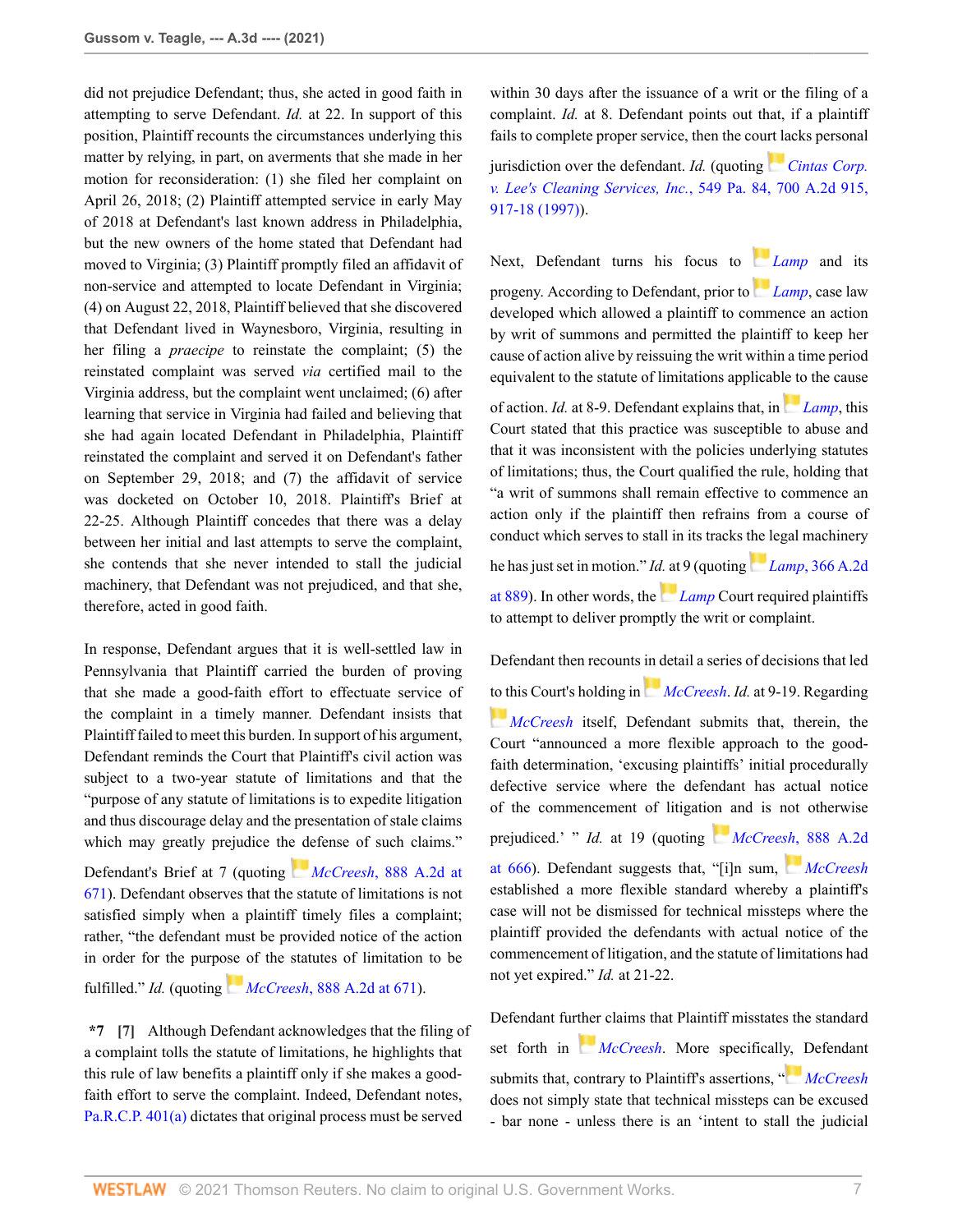machinery' or actual prejudice to the defendant." *Id.* at 22. Indeed, Defendant a[vers](https://1.next.westlaw.com/Link/RelatedInformation/Flag?documentGuid=I8bcf2aa641dd11dcab5dc95700b89bde&transitionType=InlineKeyCiteFlags&originationContext=docHeaderFlag&Rank=0&contextData=(sc.Search) ) that the Superior Court's [dec](https://1.next.westlaw.com/Link/RelatedInformation/Flag?documentGuid=I026a95ec778b11da8ccab4c14e983401&transitionType=InlineKeyCiteFlags&originationContext=docHeaderFlag&Rank=0&contextData=(sc.Search) )isions in cases like *[Englert](http://www.westlaw.com/Link/Document/FullText?findType=Y&serNum=2012846930&pubNum=0000162&originatingDoc=If51d35a08d7e11eb8c2cff889eaa90d0&refType=RP&originationContext=document&vr=3.0&rs=cblt1.0&transitionType=DocumentItem&contextData=(sc.Search))* appropriately apply *[McCreesh](http://www.westlaw.com/Link/Document/FullText?findType=Y&serNum=2007972629&pubNum=0000162&originatingDoc=If51d35a08d7e11eb8c2cff889eaa90d0&refType=RP&originationContext=document&vr=3.0&rs=cblt1.0&transitionType=DocumentItem&contextData=(sc.Search))* insomuch as those decisions hold that the plaintiff's negligence in fulfilling her service requirements evinced a failure to make a good-faith effort to effectuate service given that the plaintiff's misguided effort did not result in the defendant receiving actual notice of the commencement of the action. *Id.* at 22-26. Building on this theme, Defendant contends that the Superior Court in the insta[nt m](https://1.next.westlaw.com/Link/RelatedInformation/Flag?documentGuid=I026a95ec778b11da8ccab4c14e983401&transitionType=InlineKeyCiteFlags&originationContext=docHeaderFlag&Rank=0&contextData=(sc.Search) )atter properly

applied its case law, which complies with *[McCreesh](http://www.westlaw.com/Link/Document/FullText?findType=Y&serNum=2007972629&pubNum=0000162&originatingDoc=If51d35a08d7e11eb8c2cff889eaa90d0&refType=RP&originationContext=document&vr=3.0&rs=cblt1.0&transitionType=DocumentItem&contextData=(sc.Search))*, in affirming the trial court's order.

In closing, Defendant insists that, because he filed a verified preliminary objection raising improper service, the Superior Court correctly concluded that the burden shifted to Plaintiff to demonstrate that she made a good-faith effort to serve Defendant in a timely manner. *Id.* at 27. As to the Superior Court's review of the record, Defendant highlights that the court accurately explained that Plaintiff did not allege, let alone prove, that she made the requisite effort to serve Defendant with her complaint. *Id.* at 27-28. Indeed, identifying that a determination of whether a plaintiff acted in good faith lies in the trial court's discretion, Defendant argues that the Superior Court correctly concluded that the trial court acted well within its discretion by sustaining Defendant's preliminary objection and dismissing Plaintiff's complaint due to her failure to put forth a good-faith effort to serve that complaint. [6](#page-12-0) *Id.* at 30-31.

#### <span id="page-7-1"></span>**V. Analysis**

<span id="page-7-0"></span>**\*8 [\[8\]](#page-1-4)** Prior to *[Lamp](http://www.westlaw.com/Link/Document/FullText?findType=Y&serNum=1976122354&pubNum=0000162&originatingDoc=If51d35a08d7e11eb8c2cff889eaa90d0&refType=RP&originationContext=document&vr=3.0&rs=cblt1.0&transitionType=DocumentItem&contextData=(sc.Search))*, a plaintiff could comply with the service requirements of the Rules of Civil Procedure and simultaneously undermine the purpose of the statute of limitations by initiating an action *via* the filing a writ prior to the expiration of the statute of limitations and continually reissuing that writ after the statute had run, all the while without serving notice on the [def](https://1.next.westlaw.com/Link/RelatedInformation/Flag?documentGuid=I5710abaa343d11d98b61a35269fc5f88&transitionType=InlineKeyCiteFlags&originationContext=docHeaderFlag&Rank=0&contextData=(sc.Search) )endant that the plaintiff had commenced an action. The *[Lamp](http://www.westlaw.com/Link/Document/FullText?findType=Y&serNum=1976122354&pubNum=0000162&originatingDoc=If51d35a08d7e11eb8c2cff889eaa90d0&refType=RP&originationContext=document&vr=3.0&rs=cblt1.0&transitionType=DocumentItem&contextData=(sc.Search))* Court substantially narrowed this avenue for potential abuse by holding that "a writ of summons shall remain effective to commence an action only if the plaintiff then refrains from a course of conduct which serves to stall i[n its](https://1.next.westlaw.com/Link/RelatedInformation/Flag?documentGuid=I5710abaa343d11d98b61a35269fc5f88&transitionType=InlineKeyCiteFlags&originationContext=docHeaderFlag&Rank=0&contextData=(sc.Search) ) tracks the legal machinery he has just set in motion." *Lamp*[, 366 A.2d at 889](http://www.westlaw.com/Link/Document/FullText?findType=Y&serNum=1976122354&pubNum=0000162&originatingDoc=If51d35a08d7e11eb8c2cff889eaa90d0&refType=RP&fi=co_pp_sp_162_889&originationContext=document&vr=3.0&rs=cblt1.0&transitionType=DocumentItem&contextData=(sc.Search)#co_pp_sp_162_889).

Stated more in the affirmative, *[Lamp](http://www.westlaw.com/Link/Document/FullText?findType=Y&serNum=1976122354&pubNum=0000162&originatingDoc=If51d35a08d7e11eb8c2cff889eaa90d0&refType=RP&originationContext=document&vr=3.0&rs=cblt1.0&transitionType=DocumentItem&contextData=(sc.Search))* requires plaintiffs to act diligently to meet their good-faith requirement to effectuate service of process upon defendants so as not to dilute the policies underlying the statute of limitations. *Id.* ("Our purpose is to avoid the situation in which a plaintiff can bring an action, but, by not making a good-faith effort to notify a defendant, retain exclusive control over it for a period in excess of that permitted by the statute of limitations.").

In*[Farinacci](http://www.westlaw.com/Link/Document/FullText?findType=Y&serNum=1986132548&pubNum=0000162&originatingDoc=If51d35a08d7e11eb8c2cff889eaa90d0&refType=RP&originationContext=document&vr=3.0&rs=cblt1.0&transitionType=DocumentItem&contextData=(sc.Search))*, this Court ai[ded](https://1.next.westlaw.com/Link/RelatedInformation/Flag?documentGuid=I5710abaa343d11d98b61a35269fc5f88&transitionType=InlineKeyCiteFlags&originationContext=docHeaderFlag&Rank=0&contextData=(sc.Search) ) the bench and bar by further defi[nin](https://1.next.westlaw.com/Link/RelatedInformation/Flag?documentGuid=I71c4bab6349511d98b61a35269fc5f88&transitionType=InlineKeyCiteFlags&originationContext=docHeaderFlag&Rank=0&contextData=(sc.Search) )g the contours of the *[Lamp](http://www.westlaw.com/Link/Document/FullText?findType=Y&serNum=1976122354&pubNum=0000162&originatingDoc=If51d35a08d7e11eb8c2cff889eaa90d0&refType=RP&originationContext=document&vr=3.0&rs=cblt1.0&transitionType=DocumentItem&contextData=(sc.Search))* rule. As noted *supra*, the *[Farinacci](http://www.westlaw.com/Link/Document/FullText?findType=Y&serNum=1986132548&pubNum=0000162&originatingDoc=If51d35a08d7e11eb8c2cff889eaa90d0&refType=RP&originationContext=document&vr=3.0&rs=cblt1.0&transitionType=DocumentItem&contextData=(sc.Search))* Court clarified that: (1) plaintiffs carry an evidentiary burden of proving that they made a good-faith effort to ensure that notice [of th](https://1.next.westlaw.com/Link/RelatedInformation/Flag?documentGuid=I026a95ec778b11da8ccab4c14e983401&transitionType=InlineKeyCiteFlags&originationContext=docHeaderFlag&Rank=0&contextData=(sc.Search) )e commencement of actions was served on defendants, *McCreesh*[, 888 A.2d at 672](http://www.westlaw.com/Link/Document/FullText?findType=Y&serNum=2007972629&pubNum=0000162&originatingDoc=If51d35a08d7e11eb8c2cff889eaa90d0&refType=RP&fi=co_pp_sp_162_672&originationContext=document&vr=3.0&rs=cblt1.0&transitionType=DocumentItem&contextData=(sc.Search)#co_pp_sp_162_672); and (2) "[i]n each case, where noncompliance with *[Lamp](http://www.westlaw.com/Link/Document/FullText?findType=Y&serNum=1976122354&pubNum=0000162&originatingDoc=If51d35a08d7e11eb8c2cff889eaa90d0&refType=RP&originationContext=document&vr=3.0&rs=cblt1.0&transitionType=DocumentItem&contextData=(sc.Search))* is alleged, the [trial] court must determine in its sound discretion [wh](https://1.next.westlaw.com/Link/RelatedInformation/Flag?documentGuid=I71c4bab6349511d98b61a35269fc5f88&transitionType=InlineKeyCiteFlags&originationContext=docHeaderFlag&Rank=0&contextData=(sc.Search) )ether a good-faith effort to effectuate notice was made[,]" *[Fa](https://1.next.westlaw.com/Link/RelatedInformation/Flag?documentGuid=I71c4bab6349511d98b61a35269fc5f88&transitionType=InlineKeyCiteFlags&originationContext=docHeaderFlag&Rank=0&contextData=(sc.Search) )rinacci*[, 511 A.2d at 759](http://www.westlaw.com/Link/Document/FullText?findType=Y&serNum=1986132548&pubNum=0000162&originatingDoc=If51d35a08d7e11eb8c2cff889eaa90d0&refType=RP&fi=co_pp_sp_162_759&originationContext=document&vr=3.0&rs=cblt1.0&transitionType=DocumentItem&contextData=(sc.Search)#co_pp_sp_162_759). Importantly, our decision in *[Farinacci](http://www.westlaw.com/Link/Document/FullText?findType=Y&serNum=1986132548&pubNum=0000162&originatingDoc=If51d35a08d7e11eb8c2cff889eaa90d0&refType=RP&originationContext=document&vr=3.0&rs=cblt1.0&transitionType=DocumentItem&contextData=(sc.Search))* did nothing to lessen a plaintiff's burden to act diligently in promptly serving notice of the commencement of an action on a defendant so as not to [thw](https://1.next.westlaw.com/Link/RelatedInformation/Flag?documentGuid=I71c4bab6349511d98b61a35269fc5f88&transitionType=InlineKeyCiteFlags&originationContext=docHeaderFlag&Rank=0&contextData=(sc.Search) )art the purpose of the statute of limitations. Indeed, the *[Farinacci](http://www.westlaw.com/Link/Document/FullText?findType=Y&serNum=1986132548&pubNum=0000162&originatingDoc=If51d35a08d7e11eb8c2cff889eaa90d0&refType=RP&originationContext=document&vr=3.0&rs=cblt1.0&transitionType=DocumentItem&contextData=(sc.Search))* Court ultimately concluded that the plaintiff therein failed to establish a good-faith effort to serve a writ where a four-week delay in service was attributable to counsel's negligence in forgetti[ng to](https://1.next.westlaw.com/Link/RelatedInformation/Flag?documentGuid=I71c4bab6349511d98b61a35269fc5f88&transitionType=InlineKeyCiteFlags&originationContext=docHeaderFlag&Rank=0&contextData=(sc.Search) ) take the necessary steps to effectuate service of the writ. *Id.* [at 759-60](http://www.westlaw.com/Link/Document/FullText?findType=Y&serNum=1986132548&pubNum=0000162&originatingDoc=If51d35a08d7e11eb8c2cff889eaa90d0&refType=RP&fi=co_pp_sp_162_759&originationContext=document&vr=3.0&rs=cblt1.0&transitionType=DocumentItem&contextData=(sc.Search)#co_pp_sp_162_759).

In *[McCreesh](http://www.westlaw.com/Link/Document/FullText?findType=Y&serNum=2007972629&pubNum=0000162&originatingDoc=If51d35a08d7e11eb8c2cff889eaa90d0&refType=RP&originationContext=document&vr=3.0&rs=cblt1.0&transitionType=DocumentItem&contextData=(sc.Search))*, the Court sought to resolve a pattern of conflicting opinions from the intermediate courts. On the one hand, some of those decisions required plaintiffs to comply [stri](https://1.next.westlaw.com/Link/RelatedInformation/Flag?documentGuid=I5710abaa343d11d98b61a35269fc5f88&transitionType=InlineKeyCiteFlags&originationContext=docHeaderFlag&Rank=0&contextData=(sc.Search) )ctly [with](https://1.next.westlaw.com/Link/RelatedInformation/Flag?documentGuid=I71c4bab6349511d98b61a35269fc5f88&transitionType=InlineKeyCiteFlags&originationContext=docHeaderFlag&Rank=0&contextData=(sc.Search) ) the rules regarding service to satisfy the *[Lamp](http://www.westlaw.com/Link/Document/FullText?findType=Y&serNum=1976122354&originatingDoc=If51d35a08d7e11eb8c2cff889eaa90d0&refType=RP&originationContext=document&vr=3.0&rs=cblt1.0&transitionType=DocumentItem&contextData=(sc.Search))*- *[Farinacci](http://www.westlaw.com/Link/Document/FullText?findType=Y&serNum=1986132548&originatingDoc=If51d35a08d7e11eb8c2cff889eaa90d0&refType=RP&originationContext=document&vr=3.0&rs=cblt1.0&transitionType=DocumentItem&contextData=(sc.Search))* good-faith requirement, while, on the other hand, different panels allowed "a more flexible approach, excusing plaintiffs' initial procedurally defective service where the defendant has actual notice of the comme[ncem](https://1.next.westlaw.com/Link/RelatedInformation/Flag?documentGuid=I026a95ec778b11da8ccab4c14e983401&transitionType=InlineKeyCiteFlags&originationContext=docHeaderFlag&Rank=0&contextData=(sc.Search) )ent of litigation and is not otherwise prejudiced[.]" *McCreesh*[, 888 A.2d at 666.](http://www.westlaw.com/Link/Document/FullText?findType=Y&serNum=2007972629&pubNum=0000162&originatingDoc=If51d35a08d7e11eb8c2cff889eaa90d0&refType=RP&fi=co_pp_sp_162_666&originationContext=document&vr=3.0&rs=cblt1.0&transitionType=DocumentItem&contextData=(sc.Search)#co_pp_sp_162_666) After explaining that "[n]either our cases nor our rules contemplate punishing a plaintiff for technical missteps where he has satisfied the purpose of the statute of limitations by supplying a defendant with actual notice[,]" the Court stated that it embraced the logic of cases which "would dismiss only those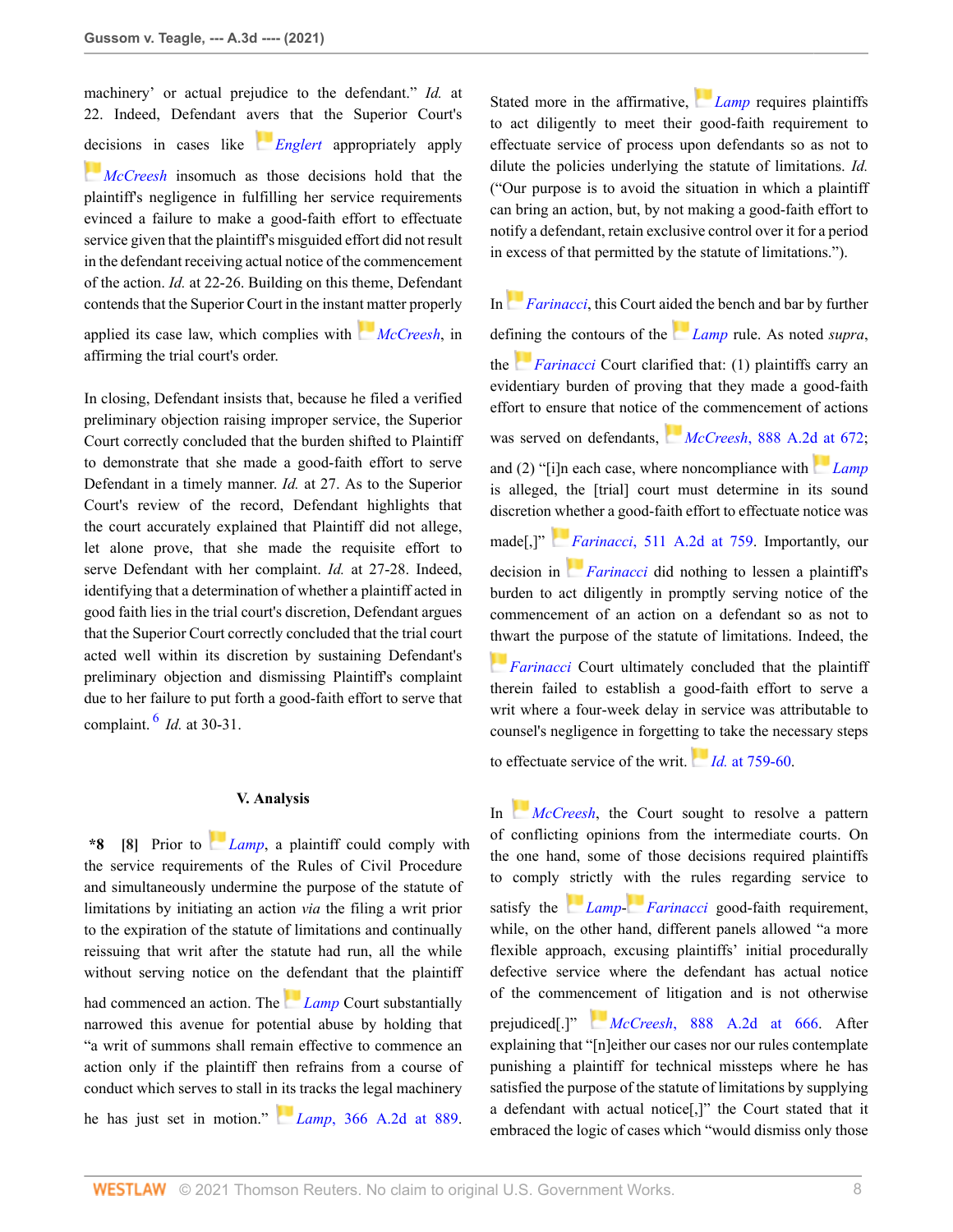claims where plaintiffs have demonstrated an intent to stall the judicial machinery or where plaintiffs' failure to comply [with](https://1.next.westlaw.com/Link/RelatedInformation/Flag?documentGuid=I026a95ec778b11da8ccab4c14e983401&transitionType=InlineKeyCiteFlags&originationContext=docHeaderFlag&Rank=0&contextData=(sc.Search) ) the Rules of Civil Procedure has prejudiced defendant."

# *McCreesh*[, 888 A.2d at 674.](http://www.westlaw.com/Link/Document/FullText?findType=Y&serNum=2007972629&pubNum=0000162&originatingDoc=If51d35a08d7e11eb8c2cff889eaa90d0&refType=RP&fi=co_pp_sp_162_674&originationContext=document&vr=3.0&rs=cblt1.0&transitionType=DocumentItem&contextData=(sc.Search)#co_pp_sp_162_674)

<span id="page-8-0"></span>**[\[9\]](#page-1-5)** Although *[McCreesh](http://www.westlaw.com/Link/Document/FullText?findType=Y&serNum=2007972629&pubNum=0000162&originatingDoc=If51d35a08d7e11eb8c2cff889eaa90d0&refType=RP&originationContext=document&vr=3.0&rs=cblt1.0&transitionType=DocumentItem&contextData=(sc.Search))* made clear that a plaintiff could fulfill her good-faith service mandate without strictly complying with the service rules as long as her efforts [resu](https://1.next.westlaw.com/Link/RelatedInformation/Flag?documentGuid=I71c4bab6349511d98b61a35269fc5f88&transitionType=InlineKeyCiteFlags&originationContext=docHeaderFlag&Rank=0&contextData=(sc.Search) )lted in ac[tual](https://1.next.westlaw.com/Link/RelatedInformation/Flag?documentGuid=I026a95ec778b11da8ccab4c14e983401&transitionType=InlineKeyCiteFlags&originationContext=docHeaderFlag&Rank=0&contextData=(sc.Search) ) notice of the lawsuit to the defendant, like *[Farinacci](http://www.westlaw.com/Link/Document/FullText?findType=Y&serNum=1986132548&pubNum=0000162&originatingDoc=If51d35a08d7e11eb8c2cff889eaa90d0&refType=RP&originationContext=document&vr=3.0&rs=cblt1.0&transitionType=DocumentItem&contextData=(sc.Search))*, *[McCreesh](http://www.westlaw.com/Link/Document/FullText?findType=Y&serNum=2007972629&pubNum=0000162&originatingDoc=If51d35a08d7e11eb8c2cff889eaa90d0&refType=RP&originationContext=document&vr=3.0&rs=cblt1.0&transitionType=DocumentItem&contextData=(sc.Search))* did nothing to modify a plaintiff's duty to act diligently to serve notice of the commencement of an action so as not to undermine the policies [tha](https://1.next.westlaw.com/Link/RelatedInformation/Flag?documentGuid=I026a95ec778b11da8ccab4c14e983401&transitionType=InlineKeyCiteFlags&originationContext=docHeaderFlag&Rank=0&contextData=(sc.Search) )t drive the statute of limitations. Nor, fo[r th](https://1.next.westlaw.com/Link/RelatedInformation/Flag?documentGuid=I71c4bab6349511d98b61a35269fc5f88&transitionType=InlineKeyCiteFlags&originationContext=docHeaderFlag&Rank=0&contextData=(sc.Search) )at matter, did *[McCreesh](http://www.westlaw.com/Link/Document/FullText?findType=Y&serNum=2007972629&pubNum=0000162&originatingDoc=If51d35a08d7e11eb8c2cff889eaa90d0&refType=RP&originationContext=document&vr=3.0&rs=cblt1.0&transitionType=DocumentItem&contextData=(sc.Search))* change the rule clarified in *[Farinacci](http://www.westlaw.com/Link/Document/FullText?findType=Y&serNum=1986132548&pubNum=0000162&originatingDoc=If51d35a08d7e11eb8c2cff889eaa90d0&refType=RP&originationContext=document&vr=3.0&rs=cblt1.0&transitionType=DocumentItem&contextData=(sc.Search))* that the plaintiff carries an evidentiary burden to prove that she made a goodfaith effort to effectuate service of process in a timely manner. [To](https://1.next.westlaw.com/Link/RelatedInformation/Flag?documentGuid=I026a95ec778b11da8ccab4c14e983401&transitionType=InlineKeyCiteFlags&originationContext=docHeaderFlag&Rank=0&contextData=(sc.Search) ) the contrary, as observed throughout this opinion, the *[McCreesh](http://www.westlaw.com/Link/Document/FullText?findType=Y&serNum=2007972629&pubNum=0000162&originatingDoc=If51d35a08d7e11eb8c2cff889eaa90d0&refType=RP&originationContext=document&vr=3.0&rs=cblt1.0&transitionType=DocumentItem&contextData=(sc.Search))* Court alluded to this evidentiary req[uire](https://1.next.westlaw.com/Link/RelatedInformation/Flag?documentGuid=I5710abaa343d11d98b61a35269fc5f88&transitionType=InlineKeyCiteFlags&originationContext=docHeaderFlag&Rank=0&contextData=(sc.Search) )ment. *Se[e](https://1.next.westlaw.com/Link/RelatedInformation/Flag?documentGuid=I71c4bab6349511d98b61a35269fc5f88&transitionType=InlineKeyCiteFlags&originationContext=docHeaderFlag&Rank=0&contextData=(sc.Search) )id.* [at 672](http://www.westlaw.com/Link/Document/FullText?findType=Y&serNum=2007972629&pubNum=0000162&originatingDoc=If51d35a08d7e11eb8c2cff889eaa90d0&refType=RP&fi=co_pp_sp_162_672&originationContext=document&vr=3.0&rs=cblt1.0&transitionType=DocumentItem&contextData=(sc.Search)#co_pp_sp_162_672) ("We subtly altered our holding in *[Lamp](http://www.westlaw.com/Link/Document/FullText?findType=Y&serNum=1976122354&pubNum=0000162&originatingDoc=If51d35a08d7e11eb8c2cff889eaa90d0&refType=RP&originationContext=document&vr=3.0&rs=cblt1.0&transitionType=DocumentItem&contextData=(sc.Search))* in *[Farinacci](http://www.westlaw.com/Link/Document/FullText?findType=Y&serNum=1986132548&pubNum=0000162&originatingDoc=If51d35a08d7e11eb8c2cff889eaa90d0&refType=RP&originationContext=document&vr=3.0&rs=cblt1.0&transitionType=DocumentItem&contextData=(sc.Search))*, requiring plaintiffs to demonstrate 'a goodfaith effort to effectuate notice of commencement of the action.' ").

**\*9** In sum, *[Lamp](http://www.westlaw.com/Link/Document/FullText?findType=Y&serNum=1976122354&pubNum=0000162&originatingDoc=If51d35a08d7e11eb8c2cff889eaa90d0&refType=RP&originationContext=document&vr=3.0&rs=cblt1.0&transitionType=DocumentItem&contextData=(sc.Search))* and its progeny require a plaintiff to make a good-faith effort in diligently and timely serving process on a defendant. When a defendant presents a factual dispute as to whether a plaintiff fulfilled this duty, the plaintiff carries an evidentiary burden to demonstrate that she met her good-faith mandate. If a plaintiff presents credible evidence that she made this attempt at service, then she fulfills her requirement to prove good faith. If a plaintiff does not present such evidence, then she has failed to satisfy her evidentiary burden, regardless of whether her actions (or inaction) were [inte](https://1.next.westlaw.com/Link/RelatedInformation/Flag?documentGuid=I026a95ec778b11da8ccab4c14e983401&transitionType=InlineKeyCiteFlags&originationContext=docHeaderFlag&Rank=0&contextData=(sc.Search) )ntional, unintentional, or otherwise. However, pursuant to

*[McCreesh](http://www.westlaw.com/Link/Document/FullText?findType=Y&serNum=2007972629&pubNum=0000162&originatingDoc=If51d35a08d7e11eb8c2cff889eaa90d0&refType=RP&originationContext=document&vr=3.0&rs=cblt1.0&transitionType=DocumentItem&contextData=(sc.Search))*, a trial court should not punish a plaintiff by dismissing her complaint where she is able to establish that her improper but diligent attempts at service resulted in the defendant receiving actual notice of the commencement of the action, unless the plaintiff's failure to serve process properly evinced an intent to stall the judicial machinery or otherwise prejudiced the defendant.

# **VI. Conclusion**

<span id="page-8-1"></span>**[\[10\]](#page-1-0)** The incident that led to this negligence lawsuit occurred on July 25, 2016, and the two-year statute of limitations on the cause of action was set to expire on July 24, 2018. Plaintiff timely commenced the action by filing a complaint on April 26, 2018. As outlined in detail *supra*, the law required Plaintiff to act diligently in serving original process on Defendant so as not to undermine the policies that animate the statute of limitations. Concerning this requirement, the record reflects that, before the statute of limitations ran, Plaintiff filed only an affidavit of non-service in the trial court. The affidavit asserted that, on May 4, 2018, Plaintiff attempted to serve the complaint on Defendant at an address in Philadelphia but learned from the owners of the home that Defendant had sold the house a year-and-a-half earlier and moved to Virginia. As the lower courts accurately reported, the trial court record and docket reflect that Appellant did nothing else until she filed a *praecipe* to reinstate the complaint on August 22, 2018.

On September 10, 2018, *i.e.*, nearly seven weeks after the statute of limitations would have expired on Plaintiff's claim but for the filing of the complaint, Defendant filed preliminary objections pursuant to, *inter alia*, [Pa.R.C.P. 1028\(a\)\(1\)](http://www.westlaw.com/Link/Document/FullText?findType=L&pubNum=1000781&cite=PASTRCPR1028&originatingDoc=If51d35a08d7e11eb8c2cff889eaa90d0&refType=LQ&originationContext=document&vr=3.0&rs=cblt1.0&transitionType=DocumentItem&contextData=(sc.Search)), raising a factual question as to whether Plaintiff fulfilled her legal duty to make a good-faith effort to serve her complaint on Defendant. At that point, Plaintiff had an obligation to produce evidence to demonstrate that she met this duty; yet, she offered no such evidence.

Consequently, on October 3, 2018, the trial court entered an order sustaining Defendant's preliminary objection and dismissing Plaintiff's complaint with prejudice due to her failure to make good-faith efforts to serve the complaint on Defendant. Like the Superior Court, we find no abuse of discretion in this decision. Stated succinctly, Plaintiff failed to prove that she acted diligently in attempting to make her good-faith effort to serve Defendant with notice that she filed her complaint against him. Moreover, although Defendant's counsel entered an appearance on August 13, 2018, *i.e.*, after the statute of limitations expired, there is no evidence of record that would otherwise establish that Plaintiff's actions or inaction gave Defendant actual notice of [the](https://1.next.westlaw.com/Link/RelatedInformation/Flag?documentGuid=I026a95ec778b11da8ccab4c14e983401&transitionType=InlineKeyCiteFlags&originationContext=docHeaderFlag&Rank=0&contextData=(sc.Search) ) lawsuit in a timely manner. [7](#page-12-1) Accordingly, the holding in *[McCreesh](http://www.westlaw.com/Link/Document/FullText?findType=Y&serNum=2007972629&pubNum=0000162&originatingDoc=If51d35a08d7e11eb8c2cff889eaa90d0&refType=RP&originationContext=document&vr=3.0&rs=cblt1.0&transitionType=DocumentItem&contextData=(sc.Search))* is of no assistance to Plaintiff.

<span id="page-8-2"></span>**\*10** In closing, we observe that any averments made by Plaintiff in her motion for reconsideration have no impact on our conclusion in this matter. The trial court exercised its sound discretion in denying that motion, *supra* at n.2, and we will not disturb that determination on appeal.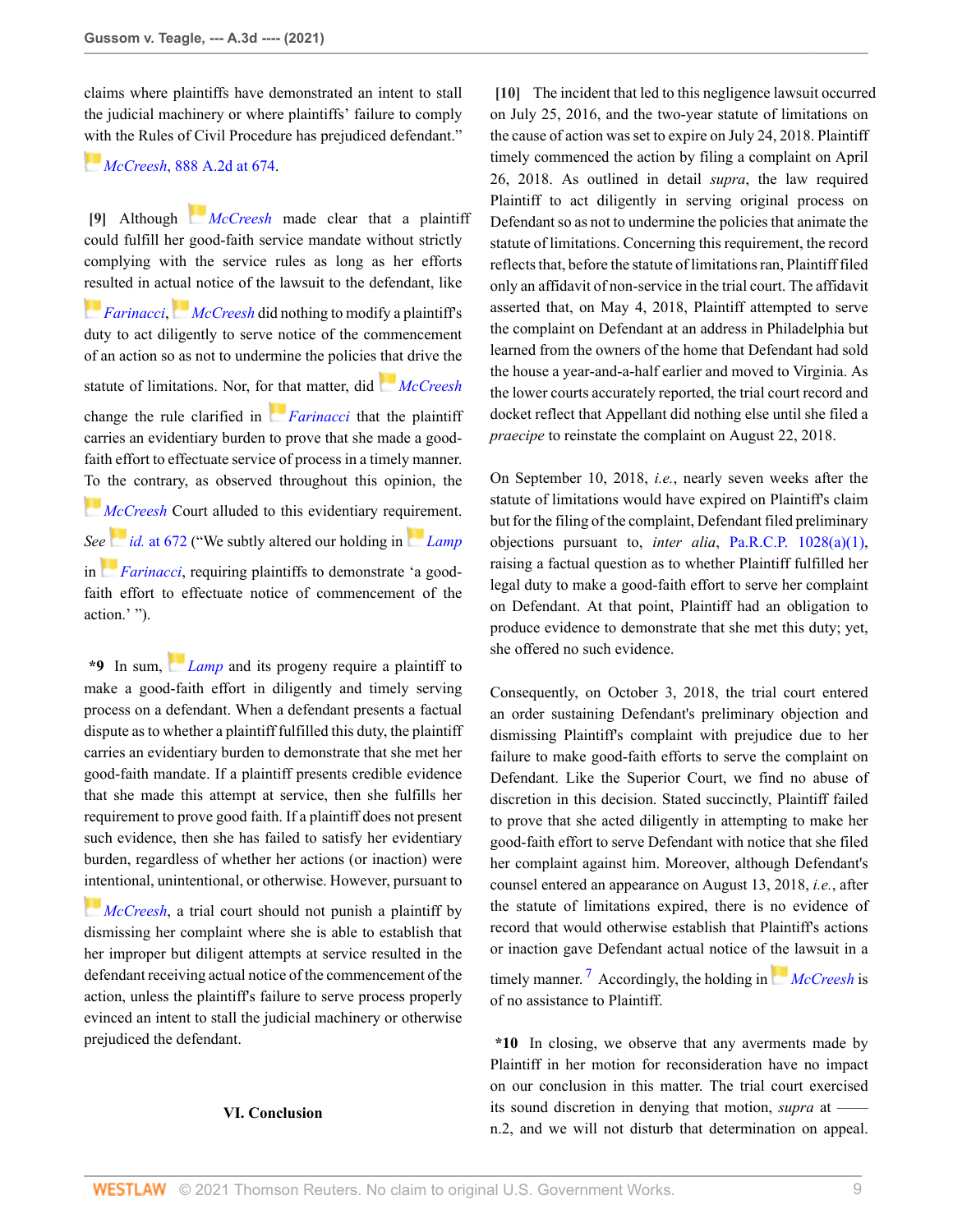For these reasons, we affirm the Superior Court's judgment, which affirmed the trial court's order sustaining Defendant's preliminary objection and dismissing Plaintiff's complaint with prejudice.

Chief Justice [Saylor](http://www.westlaw.com/Link/Document/FullText?findType=h&pubNum=176284&cite=0192902301&originatingDoc=If51d35a08d7e11eb8c2cff889eaa90d0&refType=RQ&originationContext=document&vr=3.0&rs=cblt1.0&transitionType=DocumentItem&contextData=(sc.Search)) and Justices [Todd](http://www.westlaw.com/Link/Document/FullText?findType=h&pubNum=176284&cite=0122314401&originatingDoc=If51d35a08d7e11eb8c2cff889eaa90d0&refType=RQ&originationContext=document&vr=3.0&rs=cblt1.0&transitionType=DocumentItem&contextData=(sc.Search)) and [Dougherty](http://www.westlaw.com/Link/Document/FullText?findType=h&pubNum=176284&cite=0331102601&originatingDoc=If51d35a08d7e11eb8c2cff889eaa90d0&refType=RQ&originationContext=document&vr=3.0&rs=cblt1.0&transitionType=DocumentItem&contextData=(sc.Search)) join the opinion.

Justice [Wecht](http://www.westlaw.com/Link/Document/FullText?findType=h&pubNum=176284&cite=0233113401&originatingDoc=If51d35a08d7e11eb8c2cff889eaa90d0&refType=RQ&originationContext=document&vr=3.0&rs=cblt1.0&transitionType=DocumentItem&contextData=(sc.Search)) files a dissenting opinion in which Justices [Donohue](http://www.westlaw.com/Link/Document/FullText?findType=h&pubNum=176284&cite=0330011401&originatingDoc=If51d35a08d7e11eb8c2cff889eaa90d0&refType=RQ&originationContext=document&vr=3.0&rs=cblt1.0&transitionType=DocumentItem&contextData=(sc.Search)) and [Mundy](http://www.westlaw.com/Link/Document/FullText?findType=h&pubNum=176284&cite=0143555101&originatingDoc=If51d35a08d7e11eb8c2cff889eaa90d0&refType=RQ&originationContext=document&vr=3.0&rs=cblt1.0&transitionType=DocumentItem&contextData=(sc.Search)) join.

# JUSTICE [WECHT,](http://www.westlaw.com/Link/Document/FullText?findType=h&pubNum=176284&cite=0233113401&originatingDoc=If51d35a08d7e11eb8c2cff889eaa90d0&refType=RQ&originationContext=document&vr=3.0&rs=cblt1.0&transitionType=DocumentItem&contextData=(sc.Search)) dissenting

I respectfully dissent. The Majority affirms the dismissal of Rhasheena Gussom's negligence complaint against Maurice Teagle stemming from a July 25, 2016 motor vehicle accident.

In d[oing](https://1.next.westlaw.com/Link/RelatedInformation/Flag?documentGuid=I026a95ec778b11da8ccab4c14e983401&transitionType=InlineKeyCiteFlags&originationContext=docHeaderFlag&Rank=0&contextData=(sc.Search) ) so, the Court endeavors to clarify the rule of*[Lamp](http://www.westlaw.com/Link/Document/FullText?findType=Y&serNum=1976122354&pubNum=0000162&originatingDoc=If51d35a08d7e11eb8c2cff889eaa90d0&refType=RP&originationContext=document&vr=3.0&rs=cblt1.0&transitionType=DocumentItem&contextData=(sc.Search))*

<span id="page-9-0"></span>and *[McCreesh](http://www.westlaw.com/Link/Document/FullText?findType=Y&serNum=2007972629&pubNum=0000162&originatingDoc=If51d35a08d7e11eb8c2cff889eaa90d0&refType=RP&originationContext=document&vr=3.0&rs=cblt1.0&transitionType=DocumentItem&contextData=(sc.Search))*,<sup>[1](#page-12-2)</sup> which permits a plaintiff to toll the statute of limitations in a civil action where she is unable to effectuate service of original process within the time period provided by the Pennsylvania Rules of Civil Procedure. The Majority holds that "a trial court has the discretion to dismiss a complaint when a plaintiff fails to offer proof that she diligently attempted to serve process on a defendant in a timely manner and there is no evidence to indicate that the defendant had actual notice of the action in the relevant time frame, regardless of whether the plaintiff a[cted](https://1.next.westlaw.com/Link/RelatedInformation/Flag?documentGuid=I5710abaa343d11d98b61a35269fc5f88&transitionType=InlineKeyCiteFlags&originationContext=docHeaderFlag&Rank=0&contextData=(sc.Search) ) or failed to act intentionally." Maj. Op. at ——. I read *[Lamp](http://www.westlaw.com/Link/Document/FullText?findType=Y&serNum=1976122354&pubNum=0000162&originatingDoc=If51d35a08d7e11eb8c2cff889eaa90d0&refType=RP&originationContext=document&vr=3.0&rs=cblt1.0&transitionType=DocumentItem&contextData=(sc.Search))* and its

progeny as requiring affirmative proof of either plaintiff's intent to stall the judicial machinery or actual prejudice to the defendant before a civil action may be dismissed in these circumstances. Both of these proofs are lacking here. Even under the Majority's formulation, however, I would find Teagle's appellate counsel's admission that trial counsel received notice of the complaint through the defendant's insurance carrier, prompting his entry of appearance in this matter within three weeks of the J[uly](https://1.next.westlaw.com/Link/RelatedInformation/Flag?documentGuid=I026a95ec778b11da8ccab4c14e983401&transitionType=InlineKeyCiteFlags&originationContext=docHeaderFlag&Rank=0&contextData=(sc.Search) ) 25, 2018 statute of

limitations, to be sufficient to satisfy *[McCreesh](http://www.westlaw.com/Link/Document/FullText?findType=Y&serNum=2007972629&originatingDoc=If51d35a08d7e11eb8c2cff889eaa90d0&refType=RP&originationContext=document&vr=3.0&rs=cblt1.0&transitionType=DocumentItem&contextData=(sc.Search))*'s demand of proof of "actual service."

As the Majority aptly observes, prior to 1976, Pennsylvania courts witnessed repeated abuses of the Rules of Civil Procedure. Plaintiffs routinely would attempt to toll the statute of limitations by filing a writ of summons, having the writ repeatedly reissued as a matter of course, and then deliberately failing to notify defendants of pending litigation. Maj. Op. at ––[–– \(c](https://1.next.westlaw.com/Link/RelatedInformation/Flag?documentGuid=I5710abaa343d11d98b61a35269fc5f88&transitionType=InlineKeyCiteFlags&originationContext=docHeaderFlag&Rank=0&contextData=(sc.Search) )iting *McCreesh*[, 888 A.2d at 665\)](http://www.westlaw.com/Link/Document/FullText?findType=Y&serNum=2007972629&pubNum=0000162&originatingDoc=If51d35a08d7e11eb8c2cff889eaa90d0&refType=RP&fi=co_pp_sp_162_665&originationContext=document&vr=3.0&rs=cblt1.0&transitionType=DocumentItem&contextData=(sc.Search)#co_pp_sp_162_665). In announcing the *[Lamp](http://www.westlaw.com/Link/Document/FullText?findType=Y&serNum=1976122354&pubNum=0000162&originatingDoc=If51d35a08d7e11eb8c2cff889eaa90d0&refType=RP&originationContext=document&vr=3.0&rs=cblt1.0&transitionType=DocumentItem&contextData=(sc.Search))* rule, we declared that its "purpose" was to "avoid the situation in which a plaintiff can bring an action, but, by not making a good-faith effort to notify a defendant, retain exclusive control over it for a period [in e](https://1.next.westlaw.com/Link/RelatedInformation/Flag?documentGuid=I5710abaa343d11d98b61a35269fc5f88&transitionType=InlineKeyCiteFlags&originationContext=docHeaderFlag&Rank=0&contextData=(sc.Search) )xcess of that permitted by the statute of limitations."

**Lamp**[, 366 A.2d at 889](http://www.westlaw.com/Link/Document/FullText?findType=Y&serNum=1976122354&pubNum=0000162&originatingDoc=If51d35a08d7e11eb8c2cff889eaa90d0&refType=RP&fi=co_pp_sp_162_889&originationContext=document&vr=3.0&rs=cblt1.0&transitionType=DocumentItem&contextData=(sc.Search)#co_pp_sp_162_889). Accordingly, pursuant to our supervisory power over Pennsylvania courts, we declared that an action commencing suit "shall remain effective to commence an action only if the plaintiff then refrains from a course of conduct which serves to sta[ll in](https://1.next.westlaw.com/Link/RelatedInformation/Flag?documentGuid=I5710abaa343d11d98b61a35269fc5f88&transitionType=InlineKeyCiteFlags&originationContext=docHeaderFlag&Rank=0&contextData=(sc.Search) ) its tracks the legal

machinery he has just set in motion." *[Id.](http://www.westlaw.com/Link/Document/FullText?findType=Y&serNum=1976122354&pubNum=0000651&originatingDoc=If51d35a08d7e11eb8c2cff889eaa90d0&refType=RP&originationContext=document&vr=3.0&rs=cblt1.0&transitionType=DocumentItem&contextData=(sc.Search))*

A decade later, in *[Farinacci v. Beaver County Industrial](http://www.westlaw.com/Link/Document/FullText?findType=Y&serNum=1986132548&pubNum=0000162&originatingDoc=If51d35a08d7e11eb8c2cff889eaa90d0&refType=RP&originationContext=document&vr=3.0&rs=cblt1.0&transitionType=DocumentItem&contextData=(sc.Search)) Development Autho[rity](https://1.next.westlaw.com/Link/RelatedInformation/Flag?documentGuid=I5710abaa343d11d98b61a35269fc5f88&transitionType=InlineKeyCiteFlags&originationContext=docHeaderFlag&Rank=0&contextData=(sc.Search) )*[, 510 Pa. 589, 511 A.2d 757 \(1986\)](http://www.westlaw.com/Link/Document/FullText?findType=Y&serNum=1986132548&pubNum=0000162&originatingDoc=If51d35a08d7e11eb8c2cff889eaa90d0&refType=RP&originationContext=document&vr=3.0&rs=cblt1.0&transitionType=DocumentItem&contextData=(sc.Search)), we indicated that " *[Lamp](http://www.westlaw.com/Link/Document/FullText?findType=Y&serNum=1976122354&pubNum=0000162&originatingDoc=If51d35a08d7e11eb8c2cff889eaa90d0&refType=RP&originationContext=document&vr=3.0&rs=cblt1.0&transitionType=DocumentItem&contextData=(sc.Search))* requires of plaintiffs a goodfaith effort to effectuate notice of commencement of the action," whi[ch w](https://1.next.westlaw.com/Link/RelatedInformation/Flag?documentGuid=I71c4bab6349511d98b61a35269fc5f88&transitionType=InlineKeyCiteFlags&originationContext=docHeaderFlag&Rank=0&contextData=(sc.Search) )as to be determined by [a co](https://1.next.westlaw.com/Link/RelatedInformation/Flag?documentGuid=I71c4bab6349511d98b61a35269fc5f88&transitionType=InlineKeyCiteFlags&originationContext=docHeaderFlag&Rank=0&contextData=(sc.Search) )urt "in its sound discretion." *Id.* [at 759.](http://www.westlaw.com/Link/Document/FullText?findType=Y&serNum=1986132548&pubNum=0000162&originatingDoc=If51d35a08d7e11eb8c2cff889eaa90d0&refType=RP&fi=co_pp_sp_162_759&originationContext=document&vr=3.0&rs=cblt1.0&transitionType=DocumentItem&contextData=(sc.Search)#co_pp_sp_162_759) At issue in *[Farinacci](http://www.westlaw.com/Link/Document/FullText?findType=Y&serNum=1986132548&pubNum=0000162&originatingDoc=If51d35a08d7e11eb8c2cff889eaa90d0&refType=RP&originationContext=document&vr=3.0&rs=cblt1.0&transitionType=DocumentItem&contextData=(sc.Search))* was a praecipe for a writ of summons filed on the last permissible day under a two-year statute of limitations for personal injury actions. When the prothonotary issued the writ the next day, plaintiffs' "counsel intended to immediately instruct and [pay](https://1.next.westlaw.com/Link/RelatedInformation/Flag?documentGuid=I71c4bab6349511d98b61a35269fc5f88&transitionType=InlineKeyCiteFlags&originationContext=docHeaderFlag&Rank=0&contextData=(sc.Search) ) the sheriff for service," but "he misplaced the file."

*Id.* [at 758](http://www.westlaw.com/Link/Document/FullText?findType=Y&serNum=1986132548&pubNum=0000162&originatingDoc=If51d35a08d7e11eb8c2cff889eaa90d0&refType=RP&fi=co_pp_sp_162_758&originationContext=document&vr=3.0&rs=cblt1.0&transitionType=DocumentItem&contextData=(sc.Search)#co_pp_sp_162_758). Although counsel ultimately discovered the file just over a week later, he then "forgot to take necessary steps to effectuate service of the writ," which had to be reissued more than five weeks after it initially was issued. We suggested in *dicta* that the "eight or nine days of the delay [that] was attributable to counsel's simply misplacing the file" was ["no](https://1.next.westlaw.com/Link/RelatedInformation/Flag?documentGuid=I71c4bab6349511d98b61a35269fc5f88&transitionType=InlineKeyCiteFlags&originationContext=docHeaderFlag&Rank=0&contextData=(sc.Search) )t necessarily inconsistent with a finding of

good faith." *Id.* [at 760](http://www.westlaw.com/Link/Document/FullText?findType=Y&serNum=1986132548&pubNum=0000162&originatingDoc=If51d35a08d7e11eb8c2cff889eaa90d0&refType=RP&fi=co_pp_sp_162_760&originationContext=document&vr=3.0&rs=cblt1.0&transitionType=DocumentItem&contextData=(sc.Search)#co_pp_sp_162_760). However, we affirmed the trial court's dismissal of plaintiffs' action because they "failed to provide an explanation for" the remaining four weeks of delay—which plaintiffs attributed "only to counsel's faulty memory"—thereby depriving the trial court of evidence by which to "substantiate a finding t[hat](https://1.next.westlaw.com/Link/RelatedInformation/Flag?documentGuid=I71c4bab6349511d98b61a35269fc5f88&transitionType=InlineKeyCiteFlags&originationContext=docHeaderFlag&Rank=0&contextData=(sc.Search) ) plaintiffs made a good-

faith effort to effectuate service." *[Id.](http://www.westlaw.com/Link/Document/FullText?findType=Y&serNum=1986132548&pubNum=0000651&originatingDoc=If51d35a08d7e11eb8c2cff889eaa90d0&refType=RP&originationContext=document&vr=3.0&rs=cblt1.0&transitionType=DocumentItem&contextData=(sc.Search))*

**\*11** Subsequently, in *[Witherspoon v. City of](http://www.westlaw.com/Link/Document/FullText?findType=Y&serNum=2001254538&pubNum=0000162&originatingDoc=If51d35a08d7e11eb8c2cff889eaa90d0&refType=RP&originationContext=document&vr=3.0&rs=cblt1.0&transitionType=DocumentItem&contextData=(sc.Search)) Philadelphia*[, 564 Pa. 388, 768 A.2d 1079 \(2001\)](http://www.westlaw.com/Link/Document/FullText?findType=Y&serNum=2001254538&pubNum=0000162&originatingDoc=If51d35a08d7e11eb8c2cff889eaa90d0&refType=RP&originationContext=document&vr=3.0&rs=cblt1.0&transitionType=DocumentItem&contextData=(sc.Search)) (plurality),

a plurality of the Court cited *[Farinacci](http://www.westlaw.com/Link/Document/FullText?findType=Y&serNum=1986132548&pubNum=0000162&originatingDoc=If51d35a08d7e11eb8c2cff889eaa90d0&refType=RP&originationContext=document&vr=3.0&rs=cblt1.0&transitionType=DocumentItem&contextData=(sc.Search))* for the proposition that there is "no distinction between an intentional withholding of service and a lack of service due to counsel's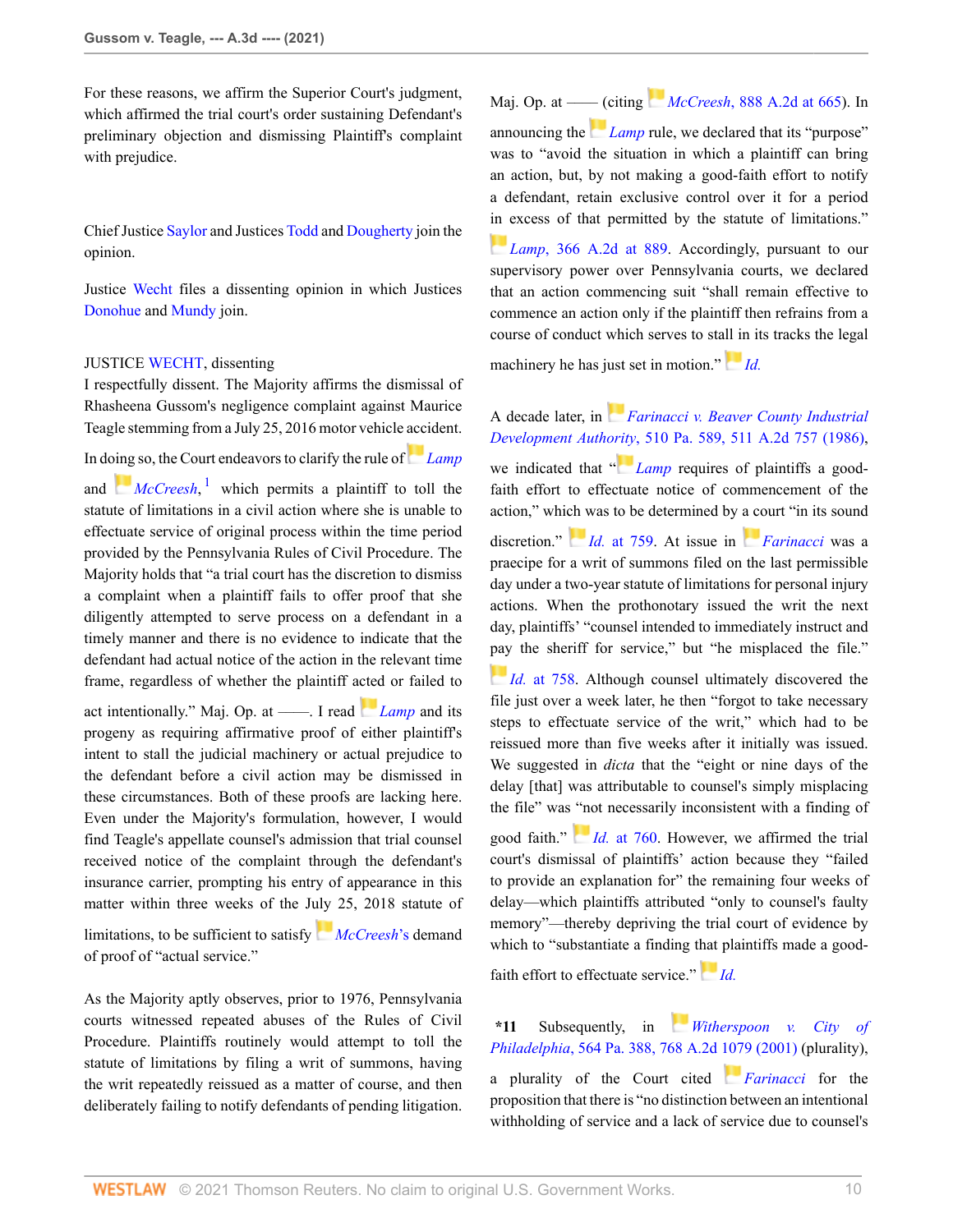inadvertence" when determining whether the "condition subsequent" of "service, or at [leas](https://1.next.westlaw.com/Link/RelatedInformation/Flag?documentGuid=I7f58152132c711d98b61a35269fc5f88&transitionType=InlineKeyCiteFlags&originationContext=docHeaderFlag&Rank=0&contextData=(sc.Search) )t a good faith attempt at [ser](https://1.next.westlaw.com/Link/RelatedInformation/Flag?documentGuid=I5710abaa343d11d98b61a35269fc5f88&transitionType=InlineKeyCiteFlags&originationContext=docHeaderFlag&Rank=0&contextData=(sc.Search) )vice," had [bee](https://1.next.westlaw.com/Link/RelatedInformation/Flag?documentGuid=I71c4bab6349511d98b61a35269fc5f88&transitionType=InlineKeyCiteFlags&originationContext=docHeaderFlag&Rank=0&contextData=(sc.Search) )n fulfilled. *Id.* [at 1083;](http://www.westlaw.com/Link/Document/FullText?findType=Y&serNum=2001254538&pubNum=0000162&originatingDoc=If51d35a08d7e11eb8c2cff889eaa90d0&refType=RP&fi=co_pp_sp_162_1083&originationContext=document&vr=3.0&rs=cblt1.0&transitionType=DocumentItem&contextData=(sc.Search)#co_pp_sp_162_1083) *see [id.](http://www.westlaw.com/Link/Document/FullText?findType=Y&serNum=2001254538&pubNum=0000651&originatingDoc=If51d35a08d7e11eb8c2cff889eaa90d0&refType=RP&originationContext=document&vr=3.0&rs=cblt1.0&transitionType=DocumentItem&contextData=(sc.Search))* (" *[Lamp](http://www.westlaw.com/Link/Document/FullText?findType=Y&serNum=1976122354&pubNum=0000162&originatingDoc=If51d35a08d7e11eb8c2cff889eaa90d0&refType=RP&originationContext=document&vr=3.0&rs=cblt1.0&transitionType=DocumentItem&contextData=(sc.Search))* and *[Farinacci](http://www.westlaw.com/Link/Document/FullText?findType=Y&serNum=1986132548&pubNum=0000162&originatingDoc=If51d35a08d7e11eb8c2cff889eaa90d0&refType=RP&originationContext=document&vr=3.0&rs=cblt1.0&transitionType=DocumentItem&contextData=(sc.Search))* establish that any failure regarding follow-up activity that is attributable to the plaintiff or his agents, rather tha[n pu](https://1.next.westlaw.com/Link/RelatedInformation/Flag?documentGuid=I7f58152132c711d98b61a35269fc5f88&transitionType=InlineKeyCiteFlags&originationContext=docHeaderFlag&Rank=0&contextData=(sc.Search) )blic officials, falls outside th[e] purpose" of the rule.). *[Witherspoon](http://www.westlaw.com/Link/Document/FullText?findType=Y&serNum=2001254538&pubNum=0000162&originatingDoc=If51d35a08d7e11eb8c2cff889eaa90d0&refType=RP&originationContext=document&vr=3.0&rs=cblt1.0&transitionType=DocumentItem&contextData=(sc.Search))* concerned a ninemonth delay in service attributable to the process server, who declined to make additional attempts at service after the first attempt was unsuccessful and also failed to make and file a return of no service as required by [Pa.R.C.P. 405\(a\) and \(e\)](http://www.westlaw.com/Link/Document/FullText?findType=L&pubNum=1000781&cite=PASTRCPR405&originatingDoc=If51d35a08d7e11eb8c2cff889eaa90d0&refType=LQ&originationContext=document&vr=3.0&rs=cblt1.0&transitionType=DocumentItem&contextData=(sc.Search)). Additionally, plaintiff's counsel failed "to pr[omp](https://1.next.westlaw.com/Link/RelatedInformation/Flag?documentGuid=I7f58152132c711d98b61a35269fc5f88&transitionType=InlineKeyCiteFlags&originationContext=docHeaderFlag&Rank=0&contextData=(sc.Search) )tly ascertain the results of the process server's efforts." *Id.* [at 1083](http://www.westlaw.com/Link/Document/FullText?findType=Y&serNum=2001254538&pubNum=0000162&originatingDoc=If51d35a08d7e11eb8c2cff889eaa90d0&refType=RP&fi=co_pp_sp_162_1083&originationContext=document&vr=3.0&rs=cblt1.0&transitionType=DocumentItem&contextData=(sc.Search)#co_pp_sp_162_1083). The plurality concluded that "any failure regarding followup [service] activity that is attributable to the plaintiff or his agents, rather than publ[ic of](https://1.next.westlaw.com/Link/RelatedInformation/Flag?documentGuid=I5710abaa343d11d98b61a35269fc5f88&transitionType=InlineKeyCiteFlags&originationContext=docHeaderFlag&Rank=0&contextData=(sc.Search) )ficials, falls outsid[e" th](https://1.next.westlaw.com/Link/RelatedInformation/Flag?documentGuid=I71c4bab6349511d98b61a35269fc5f88&transitionType=InlineKeyCiteFlags&originationContext=docHeaderFlag&Rank=0&contextData=(sc.Search) )e purpose [of th](https://1.next.westlaw.com/Link/RelatedInformation/Flag?documentGuid=I7f58152132c711d98b61a35269fc5f88&transitionType=InlineKeyCiteFlags&originationContext=docHeaderFlag&Rank=0&contextData=(sc.Search) )e rule announced in *[Lamp](http://www.westlaw.com/Link/Document/FullText?findType=Y&serNum=1976122354&pubNum=0000162&originatingDoc=If51d35a08d7e11eb8c2cff889eaa90d0&refType=RP&originationContext=document&vr=3.0&rs=cblt1.0&transitionType=DocumentItem&contextData=(sc.Search))*, as refined by *[Farinacci](http://www.westlaw.com/Link/Document/FullText?findType=Y&serNum=1986132548&pubNum=0000162&originatingDoc=If51d35a08d7e11eb8c2cff889eaa90d0&refType=RP&originationContext=document&vr=3.0&rs=cblt1.0&transitionType=DocumentItem&contextData=(sc.Search))*. *[Id.](http://www.westlaw.com/Link/Document/FullText?findType=Y&serNum=2001254538&pubNum=0000651&originatingDoc=If51d35a08d7e11eb8c2cff889eaa90d0&refType=RP&originationContext=document&vr=3.0&rs=cblt1.0&transitionType=DocumentItem&contextData=(sc.Search))* Because Witherspoon's counsel opted to use a private firm to make service rather than the sheriff, Witherspoon was "bound by the actions of [his] agents (counsel and the process server)," and their failure to effectuate se[rvic](https://1.next.westlaw.com/Link/RelatedInformation/Flag?documentGuid=I7f58152132c711d98b61a35269fc5f88&transitionType=InlineKeyCiteFlags&originationContext=docHeaderFlag&Rank=0&contextData=(sc.Search) )e for the better part of a year was fatal to the civil action.  $\frac{1}{\sqrt{d}}$ .<sup>[2](#page-12-3)</sup>

Returning to the issue most recently in *[McCreesh](http://www.westlaw.com/Link/Document/FullText?findType=Y&serNum=2007972629&pubNum=0000162&originatingDoc=If51d35a08d7e11eb8c2cff889eaa90d0&refType=RP&originationContext=document&vr=3.0&rs=cblt1.0&transitionType=DocumentItem&contextData=(sc.Search))*, we cautioned against "punishing a plaintiff for technical missteps where he has satisfied the purpose of the statute of limitations by supp[lyin](https://1.next.westlaw.com/Link/RelatedInformation/Flag?documentGuid=I026a95ec778b11da8ccab4c14e983401&transitionType=InlineKeyCiteFlags&originationContext=docHeaderFlag&Rank=0&contextData=(sc.Search) )g a defendant with actual notice."  $888$  A.2d [at 674](http://www.westlaw.com/Link/Document/FullText?findType=Y&serNum=2007972629&pubNum=0000162&originatingDoc=If51d35a08d7e11eb8c2cff889eaa90d0&refType=RP&fi=co_pp_sp_162_674&originationContext=document&vr=3.0&rs=cblt1.0&transitionType=DocumentItem&contextData=(sc.Search)#co_pp_sp_162_674). *[McCreesh](http://www.westlaw.com/Link/Document/FullText?findType=Y&serNum=2007972629&pubNum=0000162&originatingDoc=If51d35a08d7e11eb8c2cff889eaa90d0&refType=RP&originationContext=document&vr=3.0&rs=cblt1.0&transitionType=DocumentItem&contextData=(sc.Search))* thus "e[mbr](https://1.next.westlaw.com/Link/RelatedInformation/Flag?documentGuid=I2893773234dd11d986b0aa9c82c164c0&transitionType=InlineKeyCiteFlags&originationContext=docHeaderFlag&Rank=0&contextData=(sc.Search) )ace[d] the logic" of the Superior Court's decision in *[Leidich v. Franklin](http://www.westlaw.com/Link/Document/FullText?findType=Y&serNum=1990082319&pubNum=0000162&originatingDoc=If51d35a08d7e11eb8c2cff889eaa90d0&refType=RP&originationContext=document&vr=3.0&rs=cblt1.0&transitionType=DocumentItem&contextData=(sc.Search))*, 394 [Pa.Super. 302, 575 A.2d 914 \(1990\)](http://www.westlaw.com/Link/Document/FullText?findType=Y&serNum=1990082319&pubNum=0000162&originatingDoc=If51d35a08d7e11eb8c2cff889eaa90d0&refType=RP&originationContext=document&vr=3.0&rs=cblt1.0&transitionType=DocumentItem&contextData=(sc.Search)), "which, applying *[Lamp](http://www.westlaw.com/Link/Document/FullText?findType=Y&serNum=1976122354&pubNum=0000162&originatingDoc=If51d35a08d7e11eb8c2cff889eaa90d0&refType=RP&originationContext=document&vr=3.0&rs=cblt1.0&transitionType=DocumentItem&contextData=(sc.Search))*, would dismiss only those claims where plaintiffs have demonstrated an intent to stall the judicial machinery or where plaintiff's failure to comply with the Rules of Civil Procedure has prejudiced defendant."*McCreesh*[, 888 A.2d](http://www.westlaw.com/Link/Document/FullText?findType=Y&serNum=2007972629&pubNum=0000162&originatingDoc=If51d35a08d7e11eb8c2cff889eaa90d0&refType=RP&fi=co_pp_sp_162_674&originationContext=document&vr=3.0&rs=cblt1.0&transitionType=DocumentItem&contextData=(sc.Search)#co_pp_sp_162_674) [at 674](http://www.westlaw.com/Link/Document/FullText?findType=Y&serNum=2007972629&pubNum=0000162&originatingDoc=If51d35a08d7e11eb8c2cff889eaa90d0&refType=RP&fi=co_pp_sp_162_674&originationContext=document&vr=3.0&rs=cblt1.0&transitionType=DocumentItem&contextData=(sc.Search)#co_pp_sp_162_674); *see [L](https://1.next.westlaw.com/Link/RelatedInformation/Flag?documentGuid=I2893773234dd11d986b0aa9c82c164c0&transitionType=InlineKeyCiteFlags&originationContext=docHeaderFlag&Rank=0&contextData=(sc.Search) )eidich*[, 575 A.2d at 918](http://www.westlaw.com/Link/Document/FullText?findType=Y&serNum=1990082319&pubNum=0000162&originatingDoc=If51d35a08d7e11eb8c2cff889eaa90d0&refType=RP&fi=co_pp_sp_162_918&originationContext=document&vr=3.0&rs=cblt1.0&transitionType=DocumentItem&contextData=(sc.Search)#co_pp_sp_162_918) (gleaning from *[Lamp](http://www.westlaw.com/Link/Document/FullText?findType=Y&serNum=1976122354&pubNum=0000162&originatingDoc=If51d35a08d7e11eb8c2cff889eaa90d0&refType=RP&originationContext=document&vr=3.0&rs=cblt1.0&transitionType=DocumentItem&contextData=(sc.Search))* and its progeny that: "(1) one's 'good faith' effort to notify a defendant of the institution of a lawsuit is to be assessed on a case-by-case basis; and (2) the thrust of all inquiry is one of whether a plaintiff engaged in a 'course of conduct' forestalling the legal machinery put in motion by his/her filings"). In a footnote, we indicated "that there may be situations where actual notice may not be absolutely necessary so long as prejudice did not result," but declined to "deline[ate](https://1.next.westlaw.com/Link/RelatedInformation/Flag?documentGuid=I026a95ec778b11da8ccab4c14e983401&transitionType=InlineKeyCiteFlags&originationContext=docHeaderFlag&Rank=0&contextData=(sc.Search) ) such an exception" because the issue was not before us. *McCreesh*[, 888 A.2d at 674 n.20.](http://www.westlaw.com/Link/Document/FullText?findType=Y&serNum=2007972629&pubNum=0000162&originatingDoc=If51d35a08d7e11eb8c2cff889eaa90d0&refType=RP&fi=co_pp_sp_162_674&originationContext=document&vr=3.0&rs=cblt1.0&transitionType=DocumentItem&contextData=(sc.Search)#co_pp_sp_162_674)

*[McCreesh](http://www.westlaw.com/Link/Document/FullText?findType=Y&serNum=2007972629&pubNum=0000162&originatingDoc=If51d35a08d7e11eb8c2cff889eaa90d0&refType=RP&originationContext=document&vr=3.0&rs=cblt1.0&transitionType=DocumentItem&contextData=(sc.Search))* was a significant [dep](https://1.next.westlaw.com/Link/RelatedInformation/Flag?documentGuid=I71c4bab6349511d98b61a35269fc5f88&transitionType=InlineKeyCiteFlags&originationContext=docHeaderFlag&Rank=0&contextData=(sc.Search) )arture from *[Farinacci](http://www.westlaw.com/Link/Document/FullText?findType=Y&serNum=1986132548&pubNum=0000162&originatingDoc=If51d35a08d7e11eb8c2cff889eaa90d0&refType=RP&originationContext=document&vr=3.0&rs=cblt1.0&transitionType=DocumentItem&contextData=(sc.Search))* and *[Witherspoon](http://www.westlaw.com/Link/Document/FullText?findType=Y&serNum=2001254538&pubNum=0000162&originatingDoc=If51d35a08d7e11eb8c2cff889eaa90d0&refType=RP&originationContext=document&vr=3.0&rs=cblt1.0&transitionType=DocumentItem&contextData=(sc.Search))*. Whereas *[Farinacci](http://www.westlaw.com/Link/Document/FullText?findType=Y&serNum=1986132548&pubNum=0000162&originatingDoc=If51d35a08d7e11eb8c2cff889eaa90d0&refType=RP&originationContext=document&vr=3.0&rs=cblt1.0&transitionType=DocumentItem&contextData=(sc.Search))* suggested that plaintiffs carry an evidentiary burden to establish their goodfaith efforts to ensure that notice was served on defendants— which*[McCreesh](http://www.westlaw.com/Link/Document/FullText?findType=Y&serNum=2007972629&pubNum=0000162&originatingDoc=If51d35a08d7e11eb8c2cff889eaa90d0&refType=RP&originationContext=document&vr=3.0&rs=cblt1.0&transitionType=DocumentItem&contextData=(sc.Search))* made clear can be satisfied through proof of actual notice, however inf[orm](https://1.next.westlaw.com/Link/RelatedInformation/Flag?documentGuid=I026a95ec778b11da8ccab4c14e983401&transitionType=InlineKeyCiteFlags&originationContext=docHeaderFlag&Rank=0&contextData=(sc.Search) )al or technically deficient —unlike the Majority, I read *[McCreesh](http://www.westlaw.com/Link/Document/FullText?findType=Y&serNum=2007972629&pubNum=0000162&originatingDoc=If51d35a08d7e11eb8c2cff889eaa90d0&refType=RP&originationContext=document&vr=3.0&rs=cblt1.0&transitionType=DocumentItem&contextData=(sc.Search))* as unmistakably shifting the burden to defendants to affirmatively demonstrate either plaintiffs' intent to stall the judicial process or prejudice resulting from their failure to comply with the Rules of Civil Procedure in order to secure dismissal of a civil action. As such, plaintiffs' inadvertent [mis](https://1.next.westlaw.com/Link/RelatedInformation/Flag?documentGuid=I026a95ec778b11da8ccab4c14e983401&transitionType=InlineKeyCiteFlags&originationContext=docHeaderFlag&Rank=0&contextData=(sc.Search) )takes are no longer sufficient to warrant dismissal. Rather, *[McCreesh](http://www.westlaw.com/Link/Document/FullText?findType=Y&serNum=2007972629&pubNum=0000162&originatingDoc=If51d35a08d7e11eb8c2cff889eaa90d0&refType=RP&originationContext=document&vr=3.0&rs=cblt1.0&transitionType=DocumentItem&contextData=(sc.Search))* [co](https://1.next.westlaw.com/Link/RelatedInformation/Flag?documentGuid=I5710abaa343d11d98b61a35269fc5f88&transitionType=InlineKeyCiteFlags&originationContext=docHeaderFlag&Rank=0&contextData=(sc.Search) )unsels a reversion to the threshold inquiry first posited in *[Lamp](http://www.westlaw.com/Link/Document/FullText?findType=Y&serNum=1976122354&pubNum=0000162&originatingDoc=If51d35a08d7e11eb8c2cff889eaa90d0&refType=RP&originationContext=document&vr=3.0&rs=cblt1.0&transitionType=DocumentItem&contextData=(sc.Search))*: namely, has the plaintiff "refrain[ed] from a course of conduct which serves to stal[l in](https://1.next.westlaw.com/Link/RelatedInformation/Flag?documentGuid=I5710abaa343d11d98b61a35269fc5f88&transitionType=InlineKeyCiteFlags&originationContext=docHeaderFlag&Rank=0&contextData=(sc.Search) ) its tracks the legal machinery he has just set in motion"? *Lamp*[, 366 A.2d at 889](http://www.westlaw.com/Link/Document/FullText?findType=Y&serNum=1976122354&pubNum=0000162&originatingDoc=If51d35a08d7e11eb8c2cff889eaa90d0&refType=RP&fi=co_pp_sp_162_889&originationContext=document&vr=3.0&rs=cblt1.0&transitionType=DocumentItem&contextData=(sc.Search)#co_pp_sp_162_889).

<span id="page-10-0"></span>Properly analyzed under this standard, *[Farinacci](http://www.westlaw.com/Link/Document/FullText?findType=Y&serNum=1986132548&pubNum=0000162&originatingDoc=If51d35a08d7e11eb8c2cff889eaa90d0&refType=RP&originationContext=document&vr=3.0&rs=cblt1.0&transitionType=DocumentItem&contextData=(sc.Search))* may have been wrongly decided given the absence of any intent to stall over the five weeks between filing the praecipe for the writ of summons and its eventual service upon the defendant. The same is true here, where there is no evidence that Gussom intended to delay service of process, nor any indication of prejudice to Teagle. To the contrary, the record shows that Gussom made at least four attempts at service (three times in Philadelphia and once in Waynesboro, Virginia) in her seemingly futile, interstate effort to track down Teagle, which began nearly three months before the statute of limitations expired on J[uly](https://1.next.westlaw.com/Link/RelatedInformation/Flag?documentGuid=I71c4bab6349511d98b61a35269fc5f88&transitionType=InlineKeyCiteFlags&originationContext=docHeaderFlag&Rank=0&contextData=(sc.Search) ) 24, 2018. This [stan](https://1.next.westlaw.com/Link/RelatedInformation/Flag?documentGuid=I7f58152132c711d98b61a35269fc5f88&transitionType=InlineKeyCiteFlags&originationContext=docHeaderFlag&Rank=0&contextData=(sc.Search) )ds in stark contrast to the plaintiffs in *[Farinacci](http://www.westlaw.com/Link/Document/FullText?findType=Y&serNum=1986132548&pubNum=0000162&originatingDoc=If51d35a08d7e11eb8c2cff889eaa90d0&refType=RP&originationContext=document&vr=3.0&rs=cblt1.0&transitionType=DocumentItem&contextData=(sc.Search))* and *[Witherspoon](http://www.westlaw.com/Link/Document/FullText?findType=Y&serNum=2001254538&pubNum=0000162&originatingDoc=If51d35a08d7e11eb8c2cff889eaa90d0&refType=RP&originationContext=document&vr=3.0&rs=cblt1.0&transitionType=DocumentItem&contextData=(sc.Search))*, who waited until the last possible day to initiate their action and made just one attempt at service in nine months, respectively.

**\*12** But even under the Majority's formulation, Gussom likely satisfied her burden in this case, notwithstanding her inexplicable failure to respond to Teagle's preliminary objections, which should not be condoned. Specifically, at argument, when asked if Teagle's trial counsel had entered his appearance in the case on August 13, 2018, upon receiving notice of Gussom's complaint from Teagle's insurance carrier, Teagle's appellate counsel initially deflected. However, he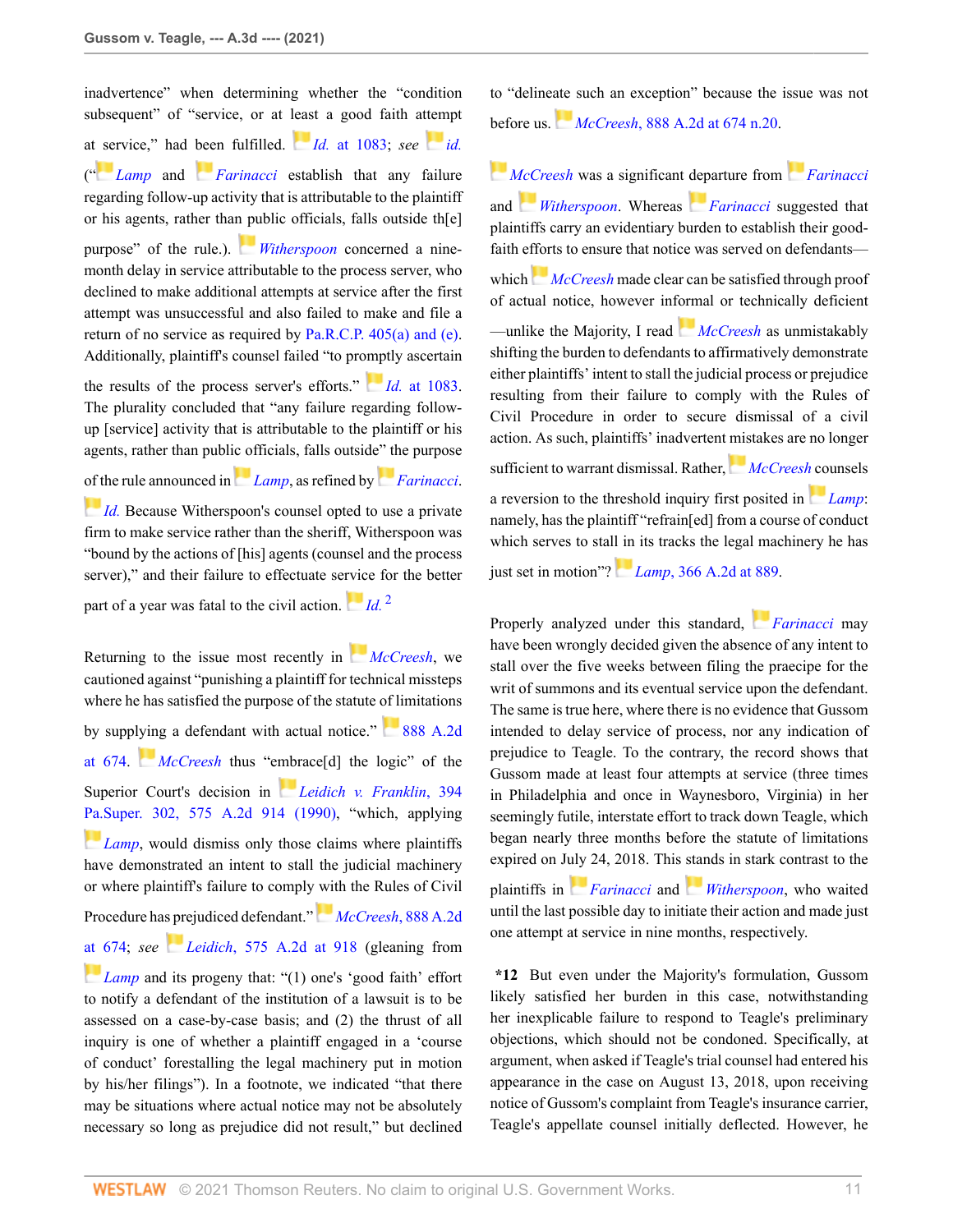then acknowledged that trial counsel had in fact entered his appearance because Gussom's counsel advised Teagle's insurance company of the litigation.<sup>[3](#page-12-4)</sup> This admission is supported by evidence of record, namely, Teagle's September 9, 2018 preliminary objections, which included Gussom's complaint as an attached exhibit. The trial court's docket thus provided a basis for the court to inquire as to Teagle's actual notice of the complaint within weeks of the statute of limitation's expiration, if not sooner depending on when the insurance carrier notified defense counsel.

It would strain credulity to suggest that Teagle's counsel entered his appearance and filed these objections without first consulting his client regarding his receipt of Gussom's complaint, regardless of its source. While sending a complaint to an insurance carrier generally is insufficient to effectuate

service under our Rules of Civil Procedure, see *[Cahill](http://www.westlaw.com/Link/Document/FullText?findType=Y&serNum=1994124160&pubNum=0000162&originatingDoc=If51d35a08d7e11eb8c2cff889eaa90d0&refType=RP&fi=co_pp_sp_162_125&originationContext=document&vr=3.0&rs=cblt1.0&transitionType=DocumentItem&contextData=(sc.Search)#co_pp_sp_162_125)* 

<span id="page-11-5"></span>*[v. S](https://1.next.westlaw.com/Link/RelatedInformation/Flag?documentGuid=Iecabf9e5353611d98b61a35269fc5f88&transitionType=InlineKeyCiteFlags&originationContext=docHeaderFlag&Rank=0&contextData=(sc.Search) )chults*[, 434 Pa.Super. 332, 643 A.2d 121, 125 \(1994\)](http://www.westlaw.com/Link/Document/FullText?findType=Y&serNum=1994124160&pubNum=0000162&originatingDoc=If51d35a08d7e11eb8c2cff889eaa90d0&refType=RP&fi=co_pp_sp_162_125&originationContext=document&vr=3.0&rs=cblt1.0&transitionType=DocumentItem&contextData=(sc.Search)#co_pp_sp_162_125); *Schriver v. Mazziotti*[, 432 Pa.Super. 276, 638 A.2d 224,](http://www.westlaw.com/Link/Document/FullText?findType=Y&serNum=1994038460&pubNum=0000162&originatingDoc=If51d35a08d7e11eb8c2cff889eaa90d0&refType=RP&fi=co_pp_sp_162_227&originationContext=document&vr=3.0&rs=cblt1.0&transitionType=DocumentItem&contextData=(sc.Search)#co_pp_sp_162_227) [227 \(1994\)](http://www.westlaw.com/Link/Document/FullText?findType=Y&serNum=1994038460&pubNum=0000162&originatingDoc=If51d35a08d7e11eb8c2cff889eaa90d0&refType=RP&fi=co_pp_sp_162_227&originationContext=document&vr=3.0&rs=cblt1.0&transitionType=DocumentItem&contextData=(sc.Search)#co_pp_sp_162_227), *Ferrara v. Hoover*[, 431 Pa.Super. 407, 636 A.2d](http://www.westlaw.com/Link/Document/FullText?findType=Y&serNum=1994038449&pubNum=0000162&originatingDoc=If51d35a08d7e11eb8c2cff889eaa90d0&refType=RP&fi=co_pp_sp_162_1153&originationContext=document&vr=3.0&rs=cblt1.0&transitionType=DocumentItem&contextData=(sc.Search)#co_pp_sp_162_1153) [1151, 1153 \(1994\)](http://www.westlaw.com/Link/Document/FullText?findType=Y&serNum=1994038449&pubNum=0000162&originatingDoc=If51d35a08d7e11eb8c2cff889eaa90d0&refType=RP&fi=co_pp_sp_162_1153&originationContext=document&vr=3.0&rs=cblt1.0&transitionType=DocumentItem&contextData=(sc.Search)#co_pp_sp_162_1153), I see no good reason why it should not suffice to establish a plaintiff's good-faith effort to serve a defendant if it results in actual notice to the defendant of the pending litigation. Accordingly, because actual service appears to have been made here, and there exists no evidence of intent to stall or prejudice to Teagle, I would reverse the order of the Superior Court and reinstate Gussom's complaint.

Justice [Donohue](http://www.westlaw.com/Link/Document/FullText?findType=h&pubNum=176284&cite=0330011401&originatingDoc=If51d35a08d7e11eb8c2cff889eaa90d0&refType=RQ&originationContext=document&vr=3.0&rs=cblt1.0&transitionType=DocumentItem&contextData=(sc.Search)) and Justice [Mundy](http://www.westlaw.com/Link/Document/FullText?findType=h&pubNum=176284&cite=0143555101&originatingDoc=If51d35a08d7e11eb8c2cff889eaa90d0&refType=RQ&originationContext=document&vr=3.0&rs=cblt1.0&transitionType=DocumentItem&contextData=(sc.Search)) join this dissenting opinion.

# **All Citations**

--- A.3d ----, 2021 WL 1134538

# **Footnotes**

- <span id="page-11-0"></span>[1](#page-3-1) The record does not reflect what prompted counsel to enter an appearance for Defenda[nt.](https://1.next.westlaw.com/Link/RelatedInformation/Flag?documentGuid=Ica0af0f4352f11d9abe5ec754599669c&transitionType=InlineKeyCiteFlags&originationContext=docHeaderFlag&Rank=0&contextData=(sc.Search) )
- <span id="page-11-1"></span>[2](#page-3-2) "A motion for reconsideration is addressed to the sound discretion of the trial court[.]" [Moore v. Moore](http://www.westlaw.com/Link/Document/FullText?findType=Y&serNum=1993225742&pubNum=0000162&originatingDoc=If51d35a08d7e11eb8c2cff889eaa90d0&refType=RP&fi=co_pp_sp_162_166&originationContext=document&vr=3.0&rs=cblt1.0&transitionType=DocumentItem&contextData=(sc.Search)#co_pp_sp_162_166), [535 Pa. 18, 634 A.2d 163, 166 \(1993\)](http://www.westlaw.com/Link/Document/FullText?findType=Y&serNum=1993225742&pubNum=0000162&originatingDoc=If51d35a08d7e11eb8c2cff889eaa90d0&refType=RP&fi=co_pp_sp_162_166&originationContext=document&vr=3.0&rs=cblt1.0&transitionType=DocumentItem&contextData=(sc.Search)#co_pp_sp_162_166).
- <span id="page-11-2"></span>[3](#page-4-0) In addition, the trial court rejected Plaintiff's claim that it erred by denying her motion for reconsideration. The court noted that, in her motion, Plaintiff failed to offer any new evidence or facts that would have established that she made a good-faith effort to serve the complaint on Defendant before the expiration of the statute of limitations.
- <span id="page-11-3"></span>[4](#page-5-1) This issue primarily presents a question of law. "Accordingly, our scope of review is plenary, and our standard of review is de novo." [In re Grand Jury Investigation No. 18](http://www.westlaw.com/Link/Document/FullText?findType=Y&serNum=2050162278&pubNum=0007691&originatingDoc=If51d35a08d7e11eb8c2cff889eaa90d0&refType=RP&fi=co_pp_sp_7691_332&originationContext=document&vr=3.0&rs=cblt1.0&transitionType=DocumentItem&contextData=(sc.Search)#co_pp_sp_7691_332), 224 A.3d 326, 332 (Pa. 2020) (footnote omitted).
- <span id="page-11-4"></span>[5](#page-5-2) [Rule 401](http://www.westlaw.com/Link/Document/FullText?findType=L&pubNum=1000781&cite=PASTRCPR401&originatingDoc=If51d35a08d7e11eb8c2cff889eaa90d0&refType=LQ&originationContext=document&vr=3.0&rs=cblt1.0&transitionType=DocumentItem&contextData=(sc.Search)) provides as follows:

(a) Original process shall be served within the Commonwealth within 30 days after the issuance of the writ or the filing of the complaint.

Note: See Rule 404 for the time for service outside the Commonwealth.

(b)(1) If service within the Commonwealth is not made within the time prescribed by subdivision (a) of this rule or outside the Commonwealth within the time prescribed by Rule 404, the prothonotary upon praecipe and upon presentation of the original process, shall continue its validity by reissuing the writ or reinstating the complaint, by writing thereon "reissued" in the case of a writ or "reinstated" in the case of a complaint. (2) A writ may be reissued or a complaint reinstated at any time and any number of times. A new party defendant may be named in a reissued writ or a reinstated complaint.

(3) A substituted writ may be issued or a substituted complaint filed upon praecipe stating that the former writ or complaint has been lost or destroyed.

(4) A reissued, reinstated, or substituted writ or complaint shall be served within the applicable time prescribed by subdivision (a) of this rule or by Rule 404 after reissuance, reinstatement, or substitution.

(5) If an action is commenced by writ of summons and a complaint is thereafter filed, the plaintiff, instead of reissuing the writ, may treat the complaint as alternative original process and as the equivalent for all